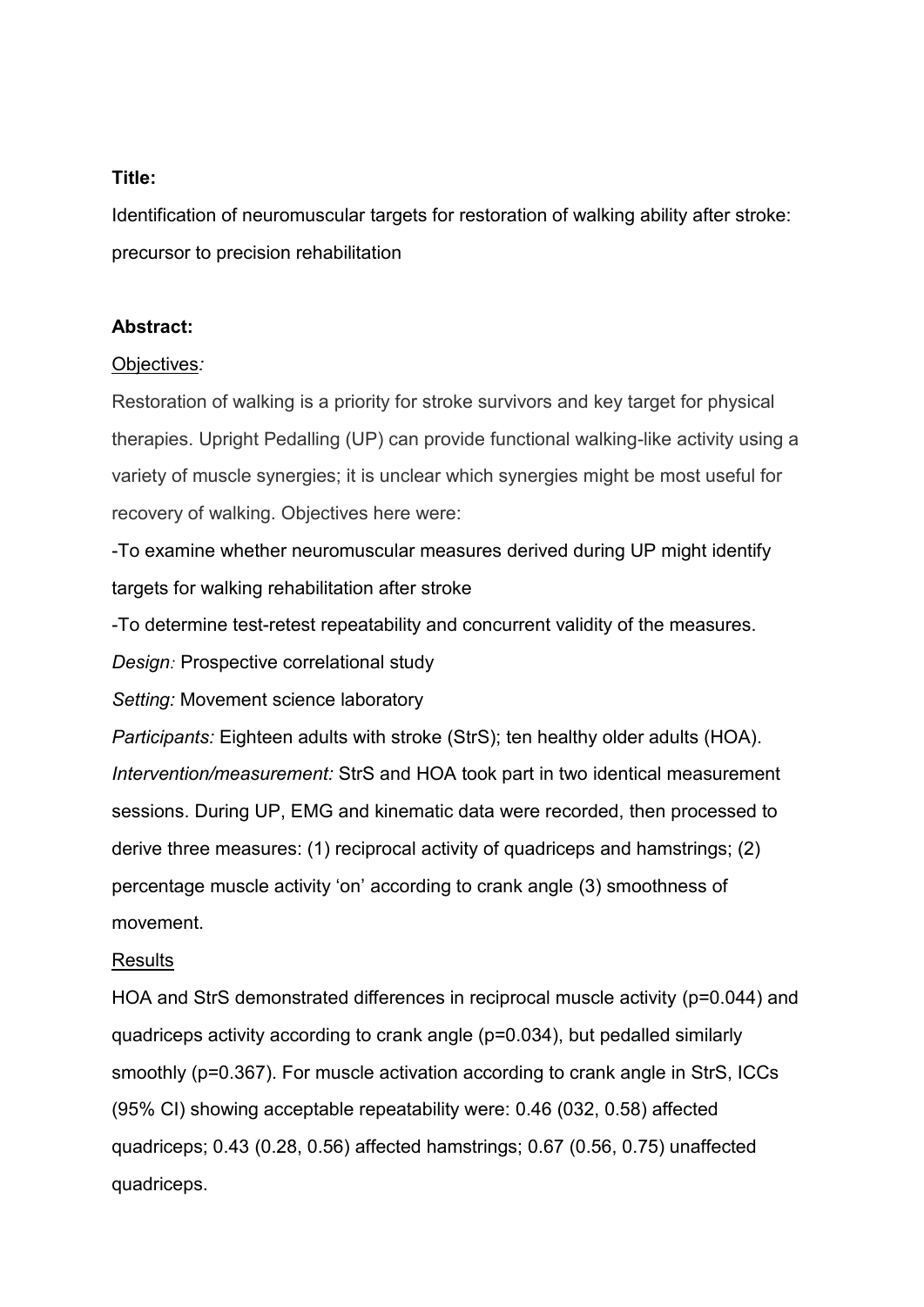#### **Conclusion**

Muscle activation according to crank angle is a promising measure of lower limb impairment during functional activity after stroke; subsequent investigation should determine magnitude of variance between testing sessions. Reciprocal activity of quadriceps and hamstrings muscles and quadriceps activity according to crank angle are both potential targets for physical therapies to improve motor recovery. Further investigations are warranted.

**Key words:** stroke, walking, rehabilitation, lower extremity

# *Introduction*

Restoration of walking ability after stroke is a priority for stroke survivors (Pollock *et al.* 2012). Provision of evidenced-based taskspecific walking practice is especially challenging for people with substantial impairments, such as those unable to walk even with assistance of two others. This challenge is particularly pertinent early after stroke when it is important to provide intensive input, focused on restoring neuromuscular function, y (Nudo, 2013; Pomeroy *et al.* 2011). Here, recovery is defined as "the extent to which body structure and functions, as well as activities, have returned to their pre-stroke state" (Bernhardt *et al.* 2017).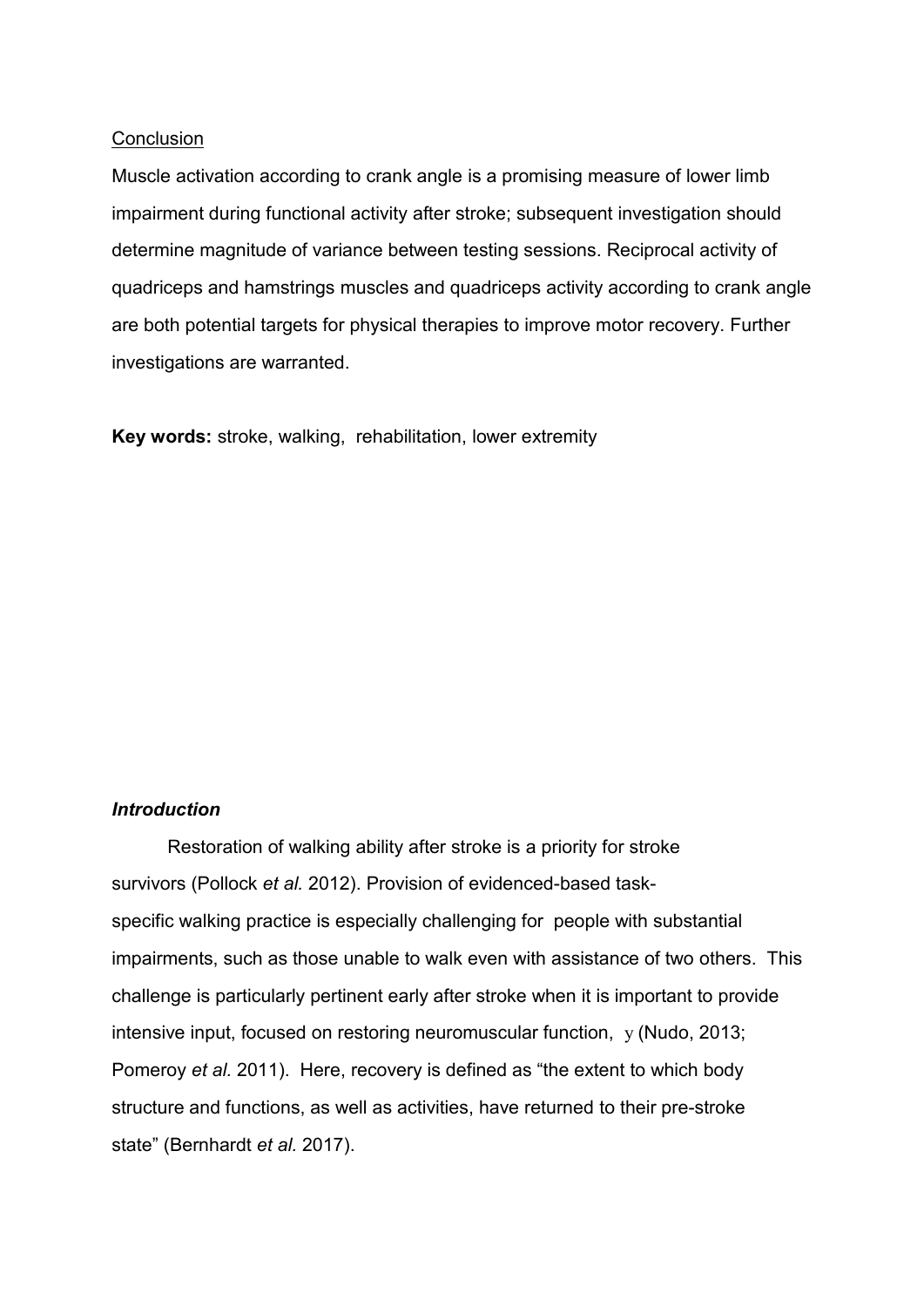Upright Pedalling (UP) has potential to address this challenge by providing reciprocal lower limb exercise with similar kinematics and muscle synergies to those underlying walking ability (Barroso *et al.* 2014; Raasch & Zajac 1999). Indeed, people with substantial paresis, unable to walk (Functional Ambulation Categories score of 0), 11 days or less after stroke were found to produce smooth movement during UP using a variety of muscle synergies (Hancock *et al.* 2017). However, whilst the pedalling task was achieved, it is unclear whether such synergies are compensatory and hence which should be encouraged or discouraged to restore walking ability. Clarification of which muscle synergies to target to restore motor function is unlikely to emerge through undertaking the next investigations with people early after stroke. This is because people early after stroke are likely to experience change in muscle synergies due to injury-induced recovery mechanisms. Therefore it will be important to examine the muscle synergies used by people in the 'chronic' phase after stroke when further recovery is not expected. In this way a comparison of muscle synergies used by stroke survivors and aged-matched volunteers is more likely to identify the compensatory muscle synergies to avoid during rehabilitation.

An associated potential benefit of UP is the provision of measurement of neuromuscular function during a functional task. Such information can support decision making on whether a physiotherapy intervention is actually restoring body structure and function (Bernhardt *et al.* 2017; Hardwick *et al.* 2017; Kwakkel *et al.* 2017). At present, motor impairment is often measured with stroke survivors in static postures such as sitting (e.g. the Motricity Index), rather than during those functional movements that directly relate to recovery of tasks such as walking. Laboratory systems are available to provide objective, sensitive measures, but are expensive and inaccessible to most clinical services. Even in the presence of access to a gait laboratory many stroke survivors cannot ambulate sufficiently to participate in gait measurement. However, they might be able to take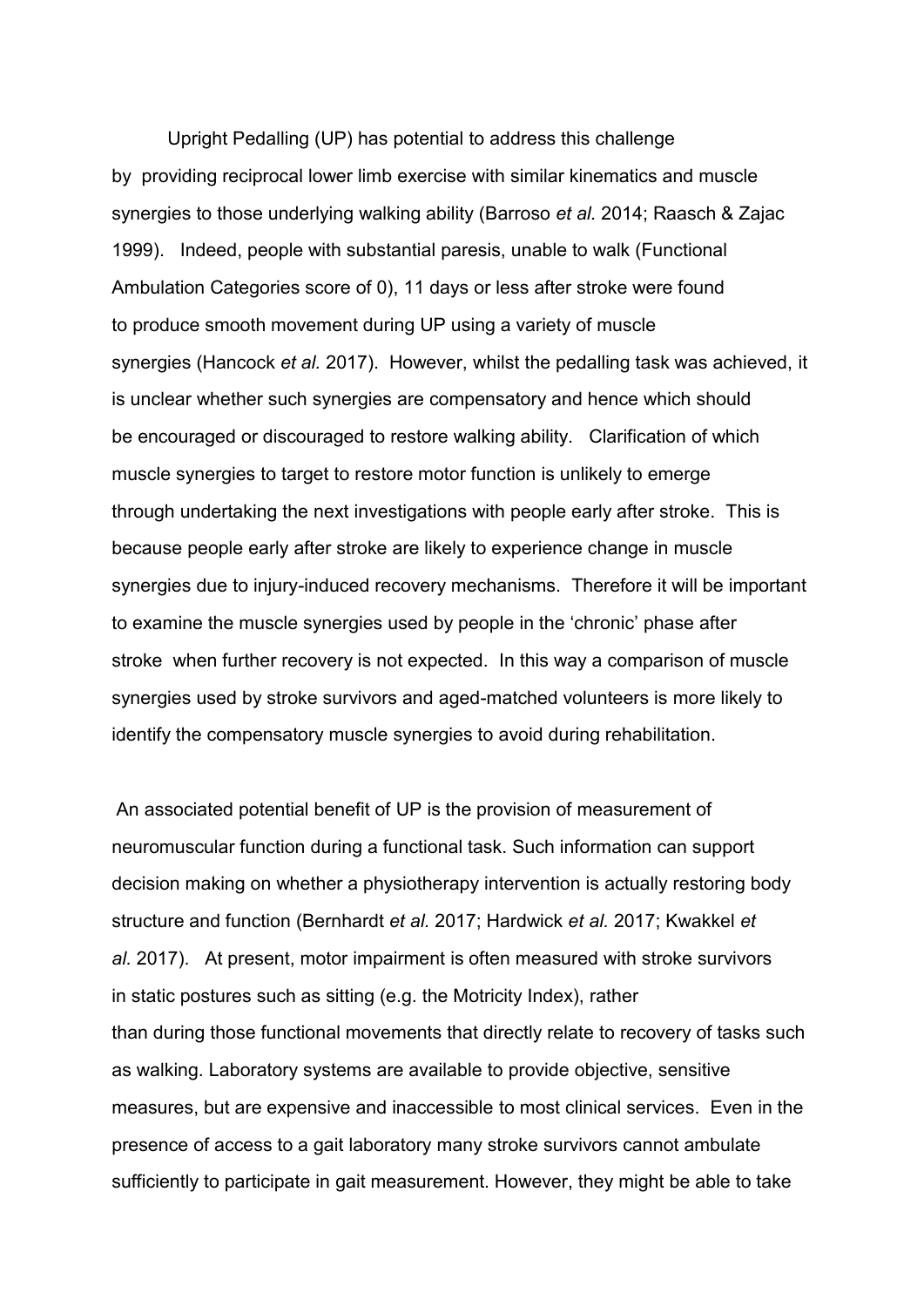part in UP (Hancock *et al.* 2017) to provide more clinically relevant measures. These include EMG-derived measures of muscle synergies (reciprocal activation of quadriceps and hamstrings, muscle activation timing according to crank angle) and a kinematic measure (smoothness of lower limb movement), even in stroke survivors with severe paresis who are unable to walk (Hancock *et al.* 2017) Before these neuromuscular measures during UP can be used for both clinical practice and research it is important that they are tested for test-retest repeatability and concurrent validity with existing clinical measures.

Hence, the aims of this study are: (a) to explore whether UP neuromuscular measures may identify potential targets for physiotherapy interventions designed to improve recovery of walking ability, and, (b) to determine both the test-retest repeatability of neuromuscular measures during UP and their concurrent validity with existing measures of motor impairment and ambulation. Specific objectives were, for UP neuromuscular measures- namely, reciprocal activity of quadriceps and hamstrings muscles, smoothness of movement and muscle activation according to pedal crank angle; a) to compare between stroke survivors and healthy older adults; and, b) to determine test-retest repeatability and concurrent validity with the Motricity Index and the Functional Ambulatory Categories (FAC)

### *Methods*

-Design, ethics and setting This was a prospective correlational study in a movement science laboratory. Ethical and Research Governance approval were in place (Norfolk REC: 11/EE/0002). All participants provided informed consent.

-Participants Participants with stroke (StrS):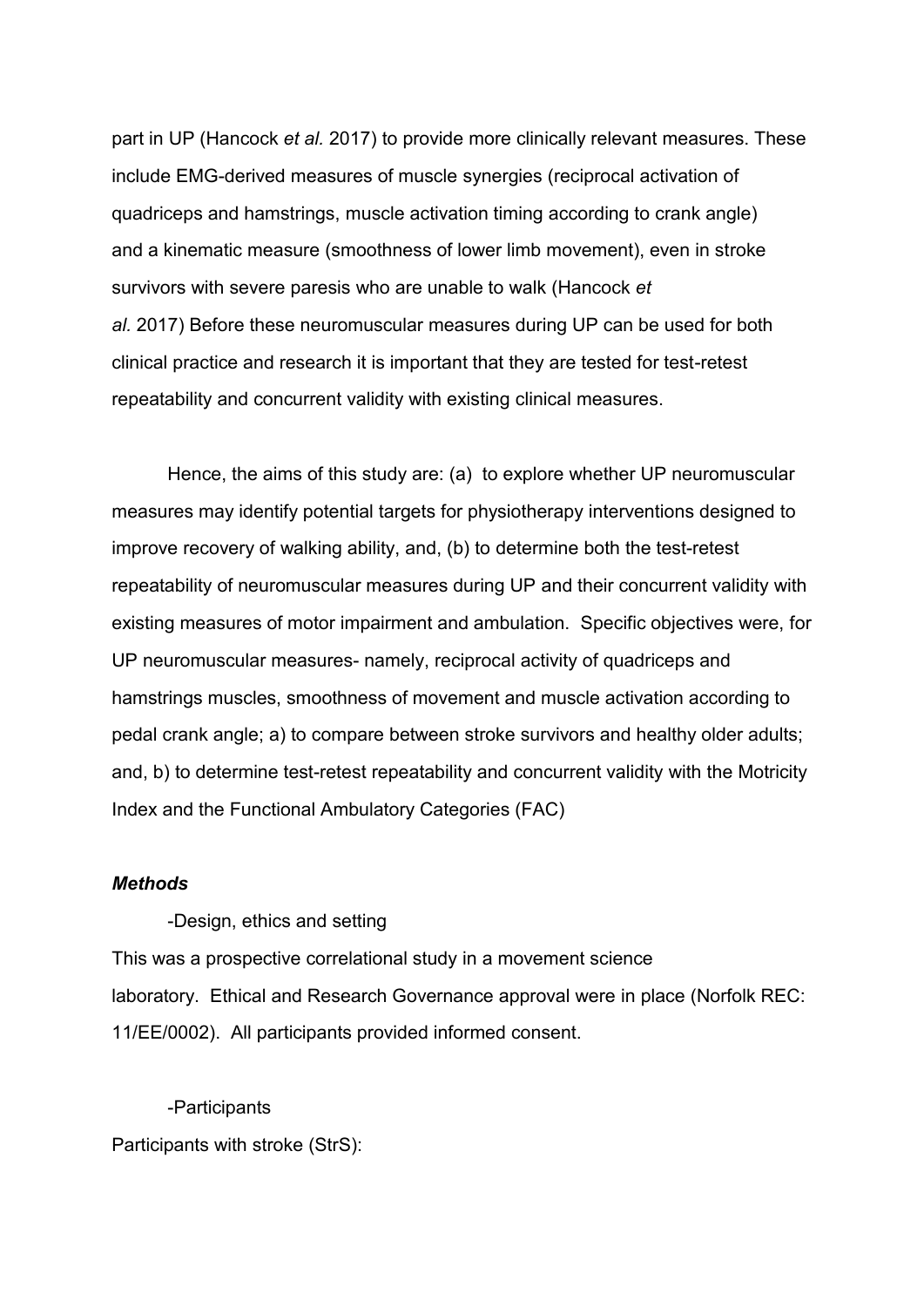- Were aged 18+
- Had sustained a unilateral stroke with motor hemiplegia
- Scored 1,2,3,4 or 5 on the Functional Ambulatory Categories, FAC (Holden *et al.* 1984)
- Had resting oxygen saturations of 95% or above, resting heart rate of 90 bpm or less and resting systolic blood pressure of 100-160mmHg
- could follow a one-stage command
- could participate in one, one-minute UP session

StrS were excluded if:

- Their GP indicated that participation was not appropriate
- They had co-existing pathology contributing to substantial impairment in the paretic lower limb

All healthy older adult participants (HOA):

- Were adults of 50 years or over
- Were independent in community ambulation
- Had a resting heart rate of 90 beats per minute or less and resting systolic blood pressure of 100-160mmHg
- Had no underlying condition that might limit participation in the measurement session
- had no lower limb pathology contributing to substantial impairment

# -Recruitment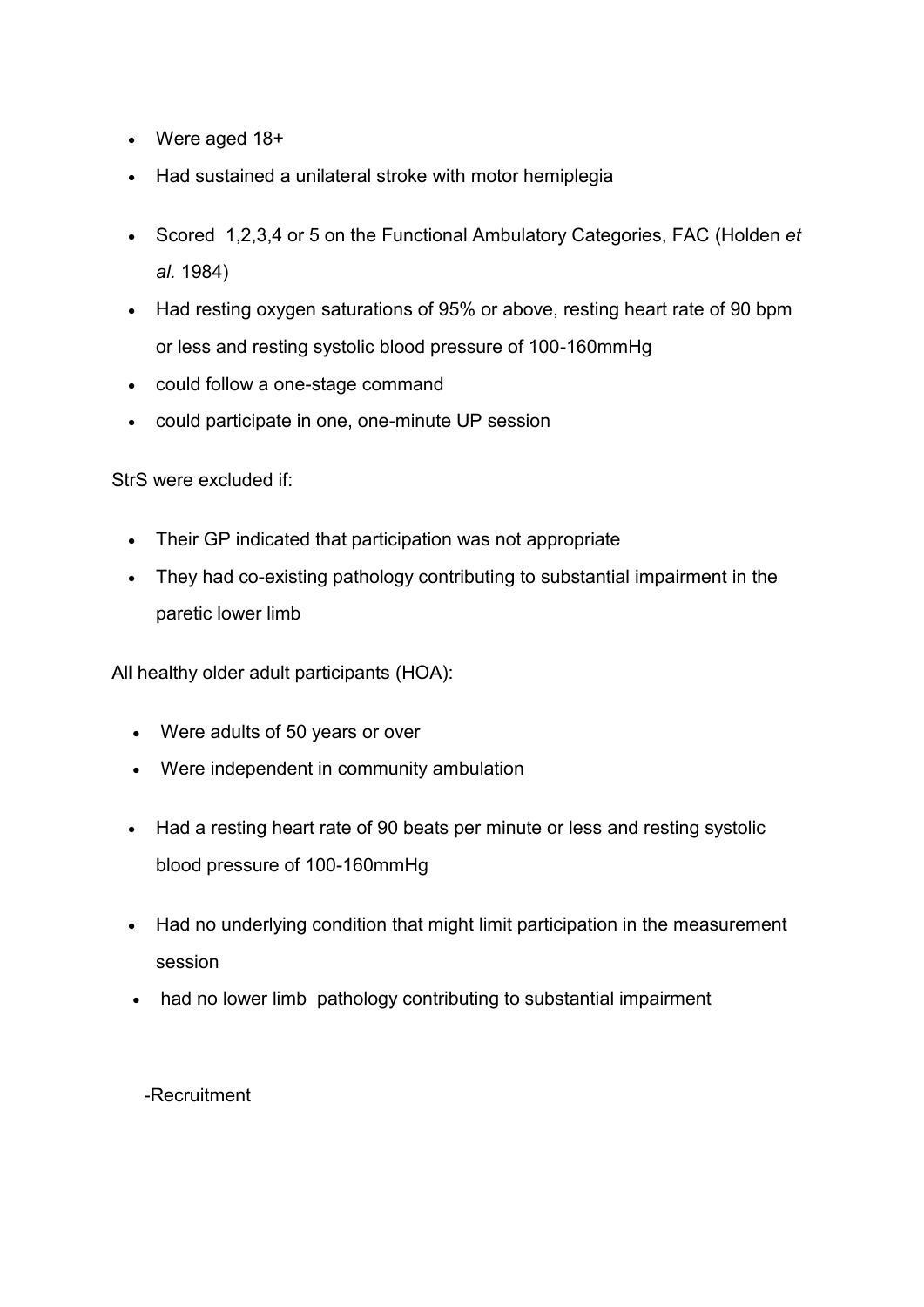StrS were recruited via researcher visits to local stroke groups, a poster placed in community settings and contact with participants who had recently completed another study with our team. HOA volunteers were recruited via posters.

## -UP equipment/instrumentation

To provide movement-based, physiological measurements to characterise motor impairment, a novel prototype instrumented Upright Pedalling device (U-PED) was designed (see Hancock *et al.* 2017). U-PED provides appropriate trunk and lower limb support for people with poor postural control and is instrumented to enable neural-biomechanical measurement of pedalling. This includes division of the wheel into 45-degree position bins to enable muscle activity recorded via surface EMG (sEMG), here from quadriceps and hamstrings muscles, to be mapped to the position of the pedal during the 360 degree turn.

-Procedure- StrS participants:

Motor behaviour measures taken:

- Ability to produce voluntary muscle contraction in the lower limb measured by the Motricity Index (Demeurisse *et al.* 1980). The MI was chosen as it is a simple, clinically applicable measure that provides a more detailed assessment of muscle strength than the MRC scale.
- Ability to walk measured by the FAC. The FAC is a widely used, clinical classification of gait.

The experimental procedure is detailed in figure 1. In summary, following skin preparation, sEMG electrodes were applied over right and left quadriceps and hamstrings muscle groups. Resting data were recorded for 30 seconds. StrS participants began pedalling, and data were marked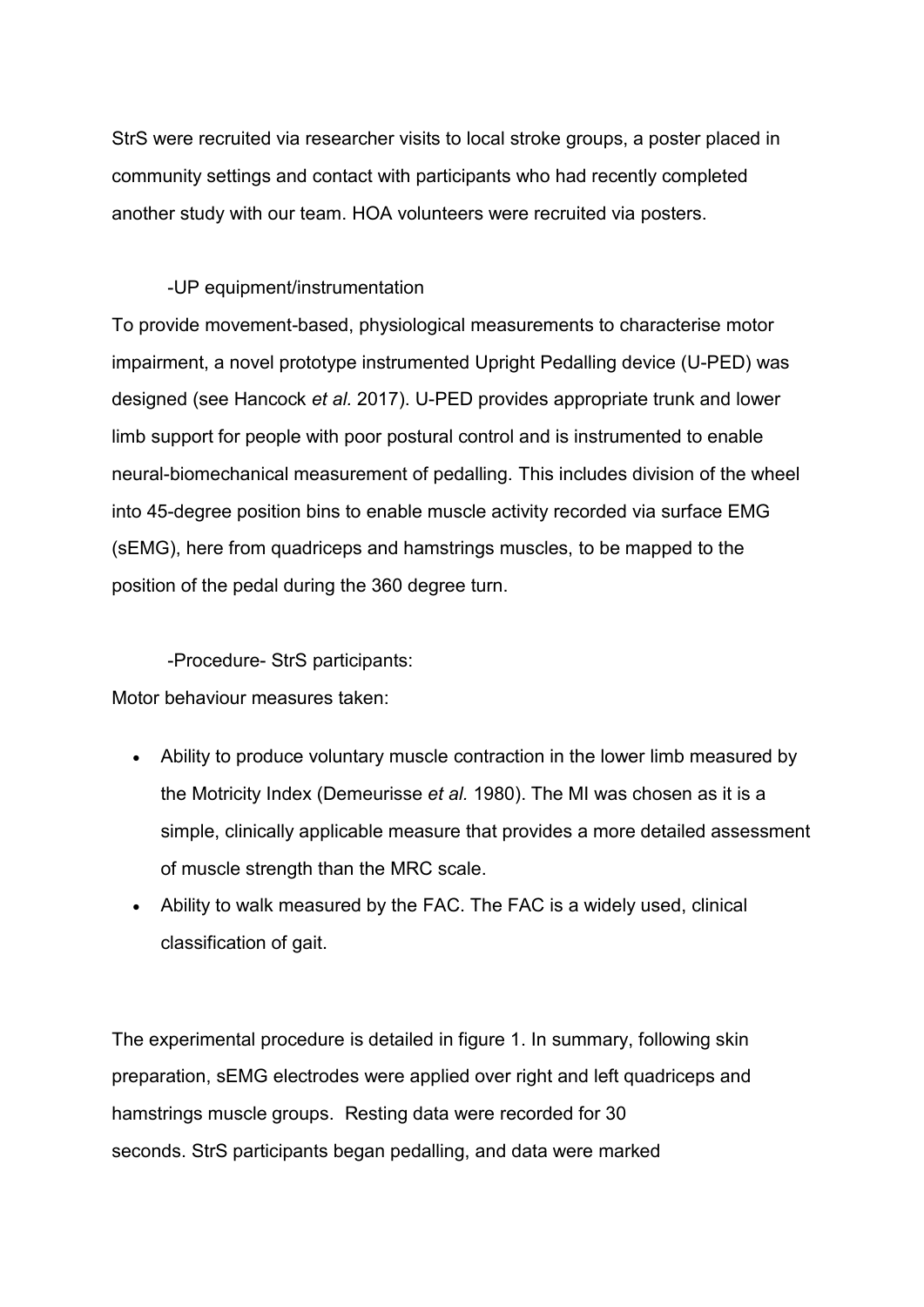electronically when at comfortable cadence and again after one minute. This pedalling session was repeated again after a one-hour rest period.

### -Procedure- HOA participants:

HOA participants took part in two measurement sessions separated by a one hour rest as described for StrS. Here, EMG data were recorded during pedalling for one minute at cadences of: 10, 20, 30, 40 and 50rpm. Different cadences were used to enable comparisons with possible cadences achieved by StrS. Ordering of cadence was randomised prior to testing using a computerised randomisation programme.

## -Data Processing

Data were processed exactly as described in Hancock *et al.* (2017). In summary; firstly, the muscle activity raw signal was rectified using custom written scripts and smoothed using a moving average of 50ms. Then, to establish muscle activity bursts:

- Baseline (threshold) EMG values were calculated from the processed signal as the mean ± 3 SD during the 30 seconds resting period - muscles considered "on" above this threshold and "off" when below it.
- For each 45 degree position bin, onset of activity was expressed as a percentage of total "on" time for that specific position. If the muscle was continually above the threshold throughout a whole 45<sup>°</sup> position bin, this would be 100% on, and if not above the threshold at all within that position bin would be 0% on. This classification enabled determination of muscle activity according to crank angle, removing the need to relate EMG activity to a specific timeframe.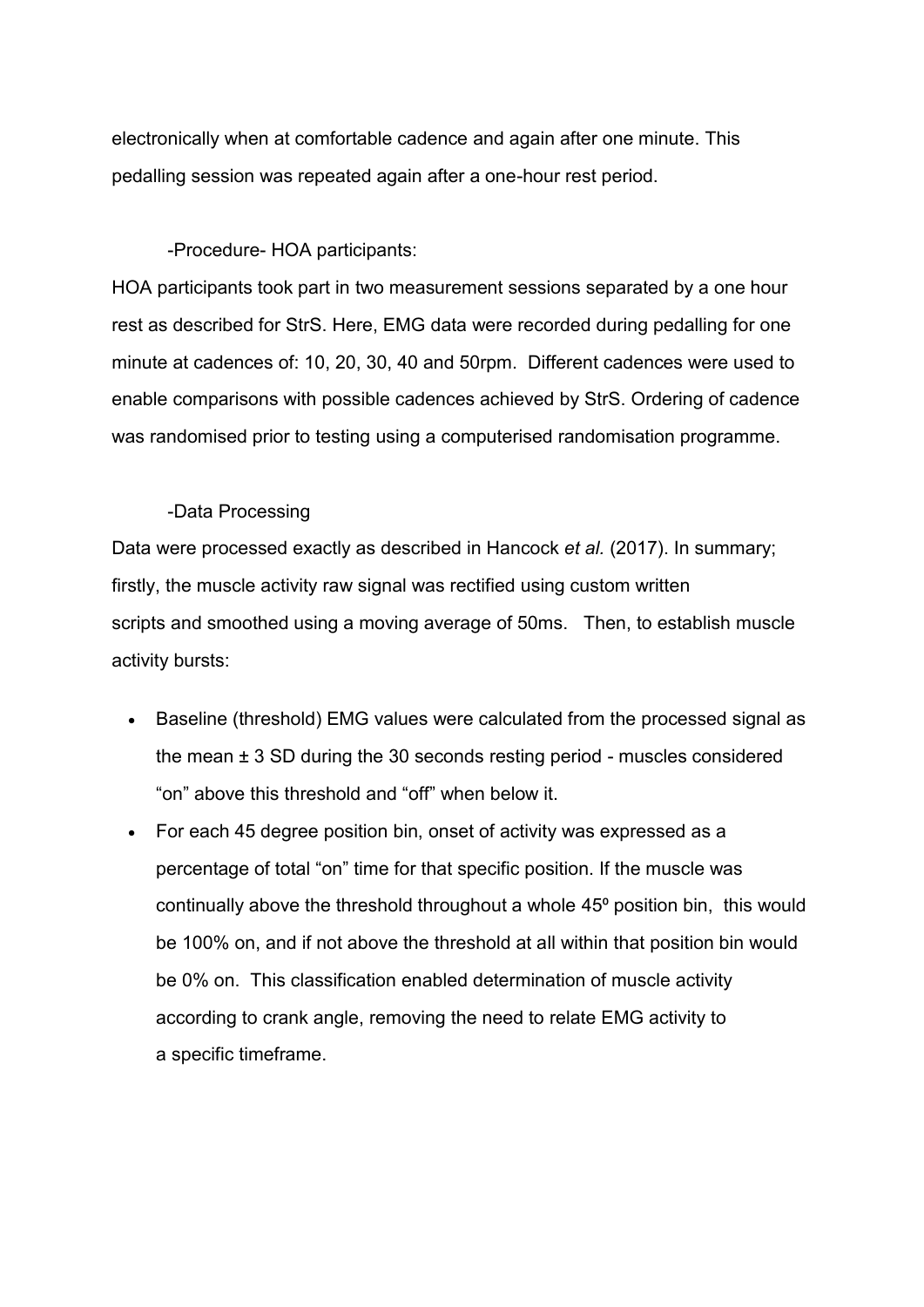To derive a measure of reciprocal activation of antagonistic muscle groups during UP, Jaccard's Coefficient (J) was used (Real & Vargas, 1996):

where a= % muscles on together, b= % quadriceps on, hamstrings off and c= % hamstrings on, quadriceps off

A J-value of 1.0 therefore indicates complete co-contraction, no reciprocal activation, of an antagonistic muscle pair. A J-value of 0 indicates no co-contraction between the two muscles at all, therefore complete reciprocal activation of antagonistic pairs. For both StrS and HOA, reciprocal activation was calculated for each leg separately; data from right leg of HOA was used for relevant comparisons (see *statistical analysis)*

Smoothness of pedalling movement (S-Ped) was the standard deviation of the time spent in each of the eight position bins for each 360 degree turn, over the central ten turns of the wheel, extracted from the complete number of turns for each participant. Hence, a lower standard deviation- a lower S-Ped score, indicates smoother pedalling than a higher standard deviation, hence S-Ped, score.

-Statistical analysis

To test for differences between StrS and HOA for the measure of reciprocal muscle activity, two-sample t-tests with 95% confidence intervals were used; for smoothness of activity, a two-sample Wilcoxon text was used. For differences between StrS and HOA for the measure of muscle activation according to crank angle, a repeated measures ANOVA was used (i.e. the crank position, or 'bin' was used as a repeated, within individual factor.) For testing for differences between StrS and HOA, data collected at pedalling cadence 40rpm for HOA was used, most closely reflecting the mean pedalling cadence of the StrS group (41.4 rpm). Data from the right leg of HOA were used for all comparisons.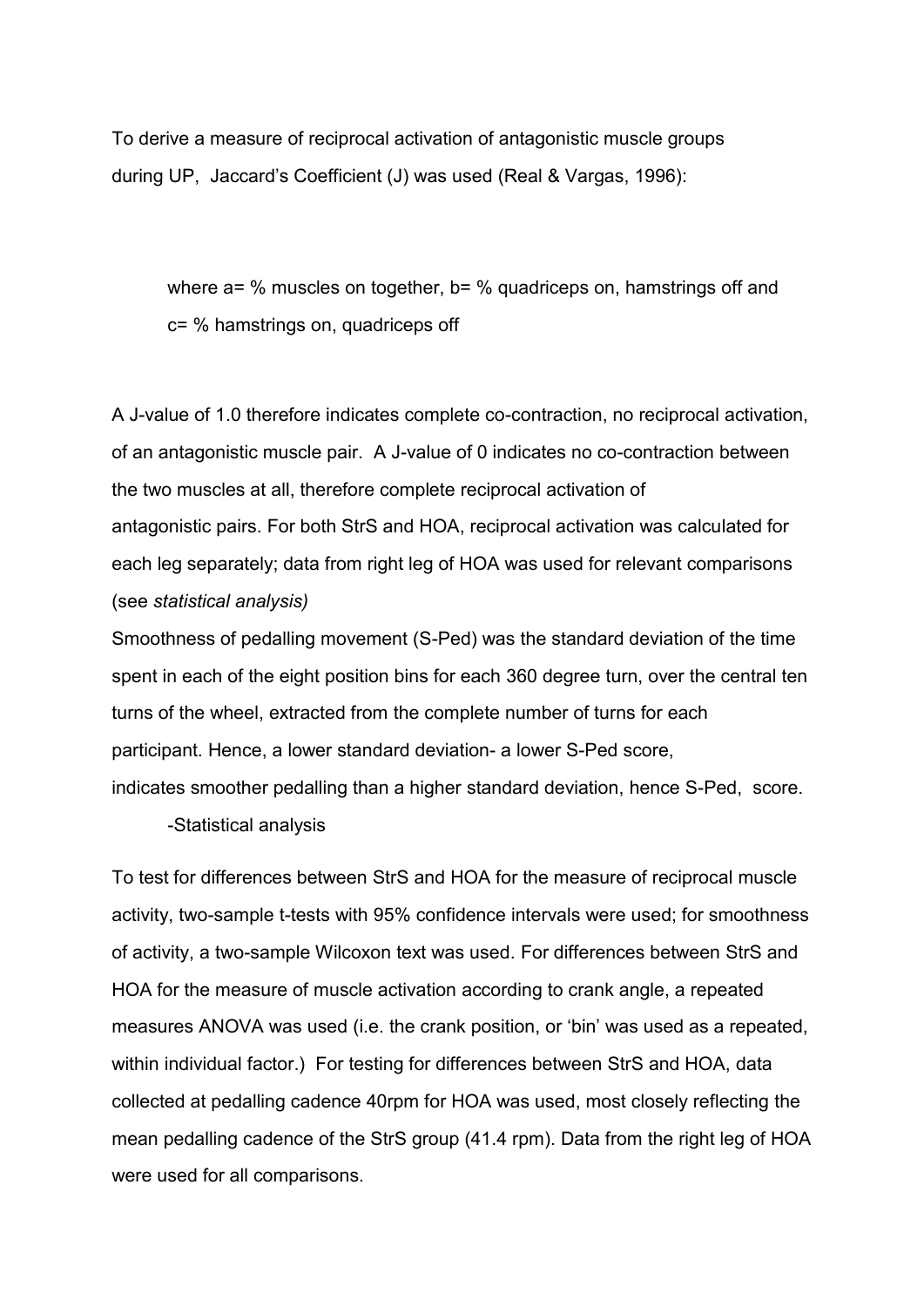To determine test-retest repeatability of all measures the intra-class correlation coefficient (ICC) plus 95% confidence intervals (95% CI) were used. Interpretation of ICC values was made as: 0.0-0.20=slight; 0.21-0.40=fair; 0.41- 0.60=moderate; 0.61-0.80=substantial; and 0.81-1.00=almost perfect (Eilasziw *et al.* 1994). The interpretation was made on the lower limit of the 95% CI. Concurrent validity of each UP measure with the Motricity Index and FAC was quantified using Spearman's rank correlation coefficient.

#### *Results*

#### -Participant characteristics

Eighteen StrS participated (eight female), with mean age 61 years (table 1). Mean time after stroke was 6.3 (range 1.2 to 19.8) years. All had motor impairment in their lower limb,(mean MI 66.2/100; range 38 to 92/100) All could walk; some with assistance of one person, ranging to able to ambulate independently (FAC score median 3, range 1- 5; table 1).

Ten HOA participated (four female) with mean age 58 years (table 1).

-Differences between StrS and HOA

## *1. Reciprocal activity of quadriceps and hamstrings muscles*

Fifteen of the 18 data sets for StrS were available after processing for the more affected limb and 17 for the less affected limb. This was due to marked external noise for one measurement session for one participant and insufficient muscle activity above baseline from which to calculate the J-value for the more affected limb for two participants.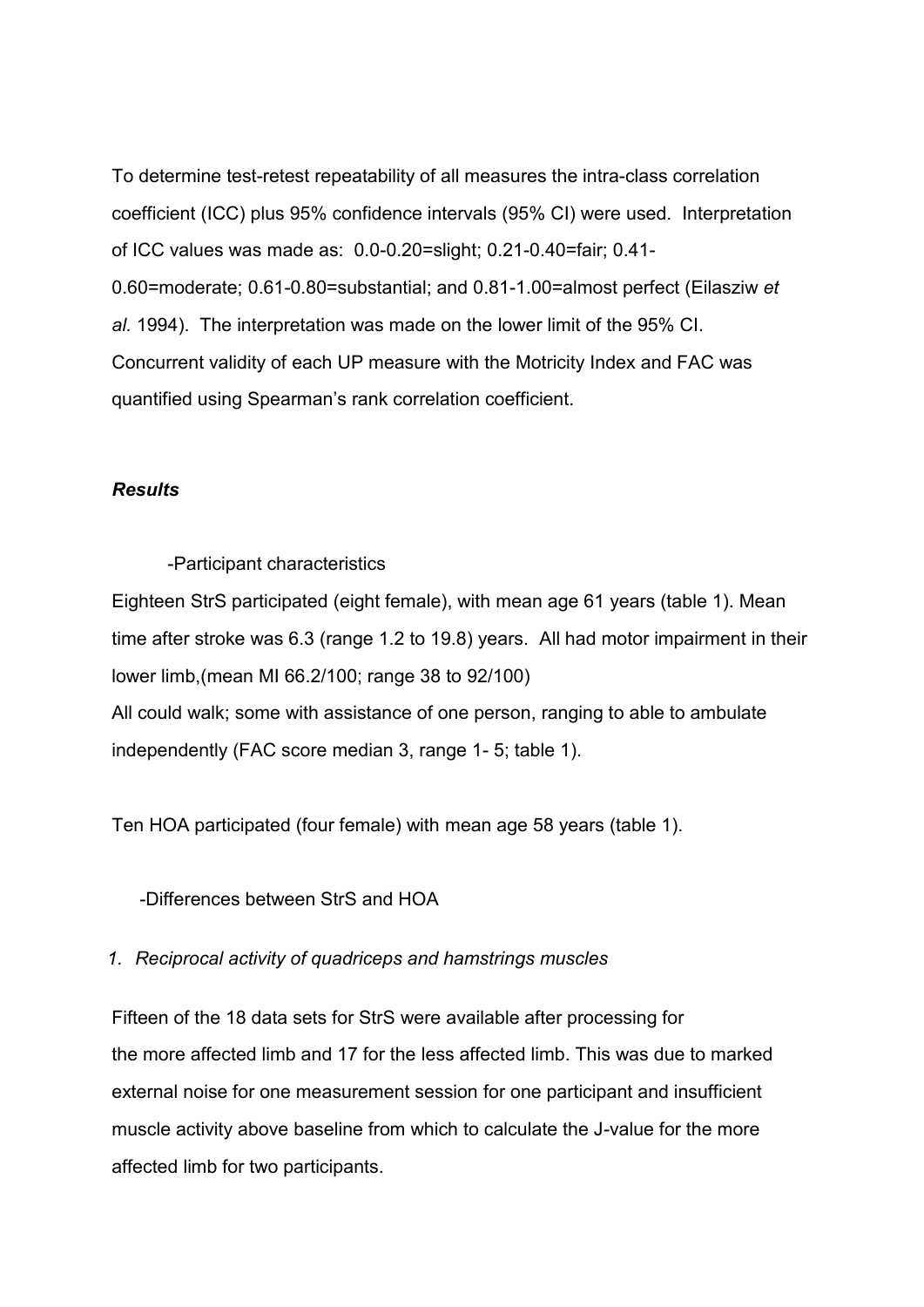Reciprocal activity of muscles in the affected limb of StrS was significantly less than in HOA (HOA: mean=0.248, SD=0.255, StrS: mean=0.500, SD=0.305, difference= - 0.249 [95% CI -0.491 to -0.010]; p=0.044). There was no significant difference for the unaffected limb of StrS and HOA (HOA: mean=0.248, SD=0.255, StrS: mean=0.393, SD=0.298, difference= -0.146 [95% CI -0.379 to 0.087]; p=0.208) (table 2).

## *2. Smoothness*

Measurement of smoothness demonstrated no significant differences between groups (HOA: median=0.014, semi-IQR=0.0015, StrS: median=0.017, semi-IQR=0.0050; p=0.367) (table 2).

#### *3. Muscle activation according to crank angle*

For the between groups comparison of mean percentage activity across each complete turn of the crank, no difference was demonstrated for either quadriceps (p=0.111) or hamstrings (p=0.347) (table 3). However, consideration of the separate position bins did show differences between StrS and HOA (table 3) for percentage of muscle activity "on" between position bins (e.g. for bin 1, quadriceps "on" for 84.3% of the time for HOA and 71.7% of the time for StrS; table 3), a significant difference between bins was found for quadriceps (p=0.034) though not for hamstrings (p=0.202).

-Test-retest repeatability

#### *1. Reciprocal activity of quadriceps and hamstring muscles*

Whilst point estimates alone suggest fair agreement for both the unaffected and affected limb of StrS (unaffected: ICC=0.38 [95% CI 0,0.80]; affected limb: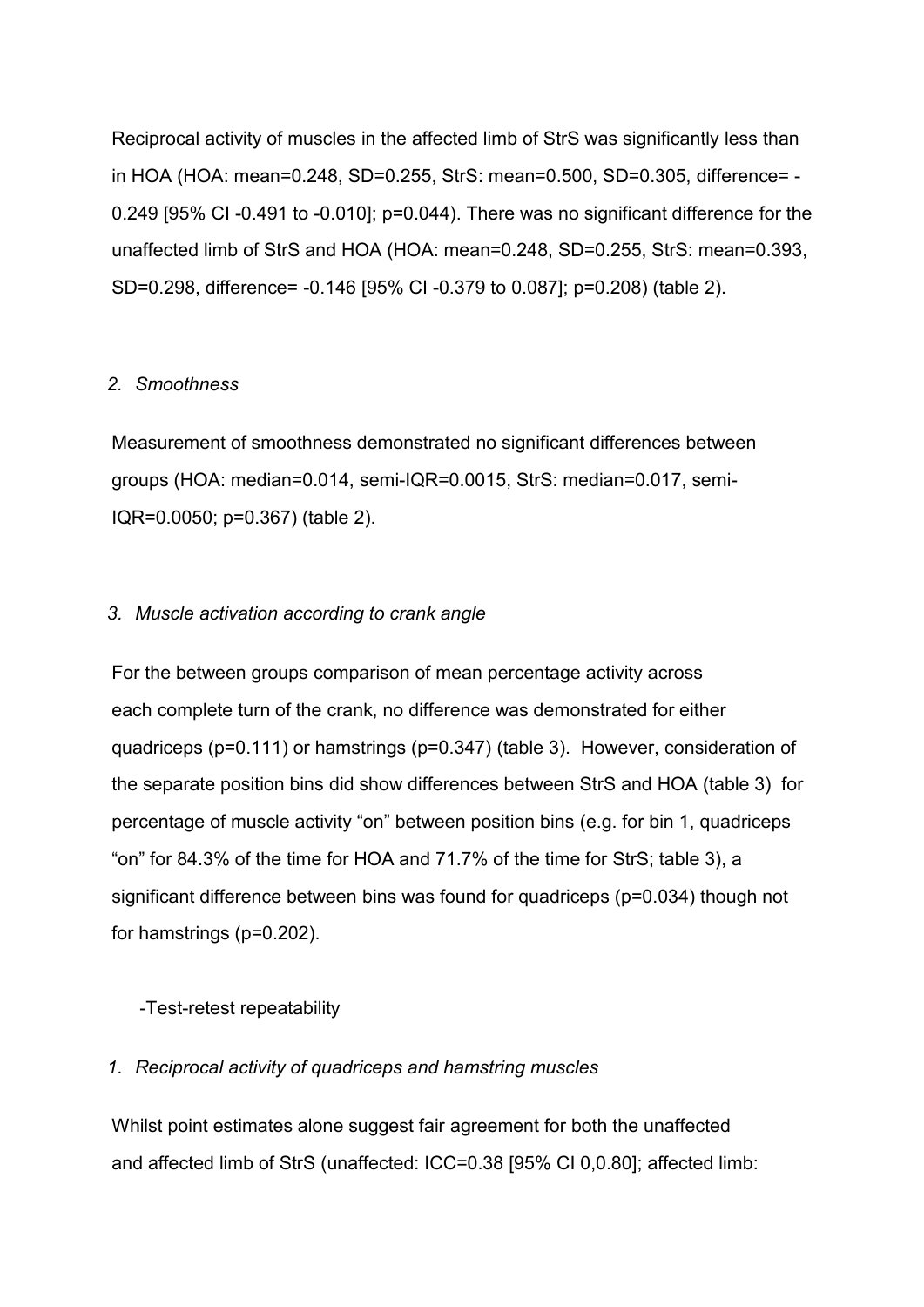ICC=0.35 [95% CI 0, 0.70]), and substantial agreement at faster speeds for HOA (e.g. at 50rpm: ICC=0.72 [95% CI 0,0.85]), confidence intervals were wide in all cases, with lower 95% CIs at zero; hence, repeatability was not established for reciprocal muscle activity (table 4).

#### *2. Smoothness*

Similarly, repeatability was not established for smoothness of movement in StrS (ICC=0.28 [95% CI 0,0.65], nor in HOA at any cadence (e.g. at 20rpm: ICC=0.59 [95% CI 0.01, 0.88]; at 40rpm: ICC=0.64 [95% CI 0.10, 0.90]) (table 4)

# *3. Muscle activation according to crank angle*

Affected quadriceps and hamstrings muscles in StrS demonstrated fair agreement between sessions (quadriceps ICC=0.46; 95% CI: 0.32, 0.58; hamstrings ICC=0.43; 95% CI: 0.28, 0.56). Unaffected quadriceps in StrS demonstrated moderate agreement between sessions (ICC=0.67; 95% CI: 0.56, 0.75). Substantial correlation was demonstrated for quadriceps in HOA (ICC=0.76; 95% CI: 0.65, 0.84) (table 5).

-Concurrent validity with the Motricity Index and Functional Ambulatory **Categories** 

# *1. Reciprocal activity of quadriceps and hamstrings muscles*

There was no significant association between reciprocal muscle activity and the MI in either the affected limb (r=0.278, p=0.316); or unaffected limb (r=0.075, p=0.775), similarly, no association was demonstrated for the FAC (affected limb, r=0.030, p=0.916; unaffected limb, r=0.136, p=0.604).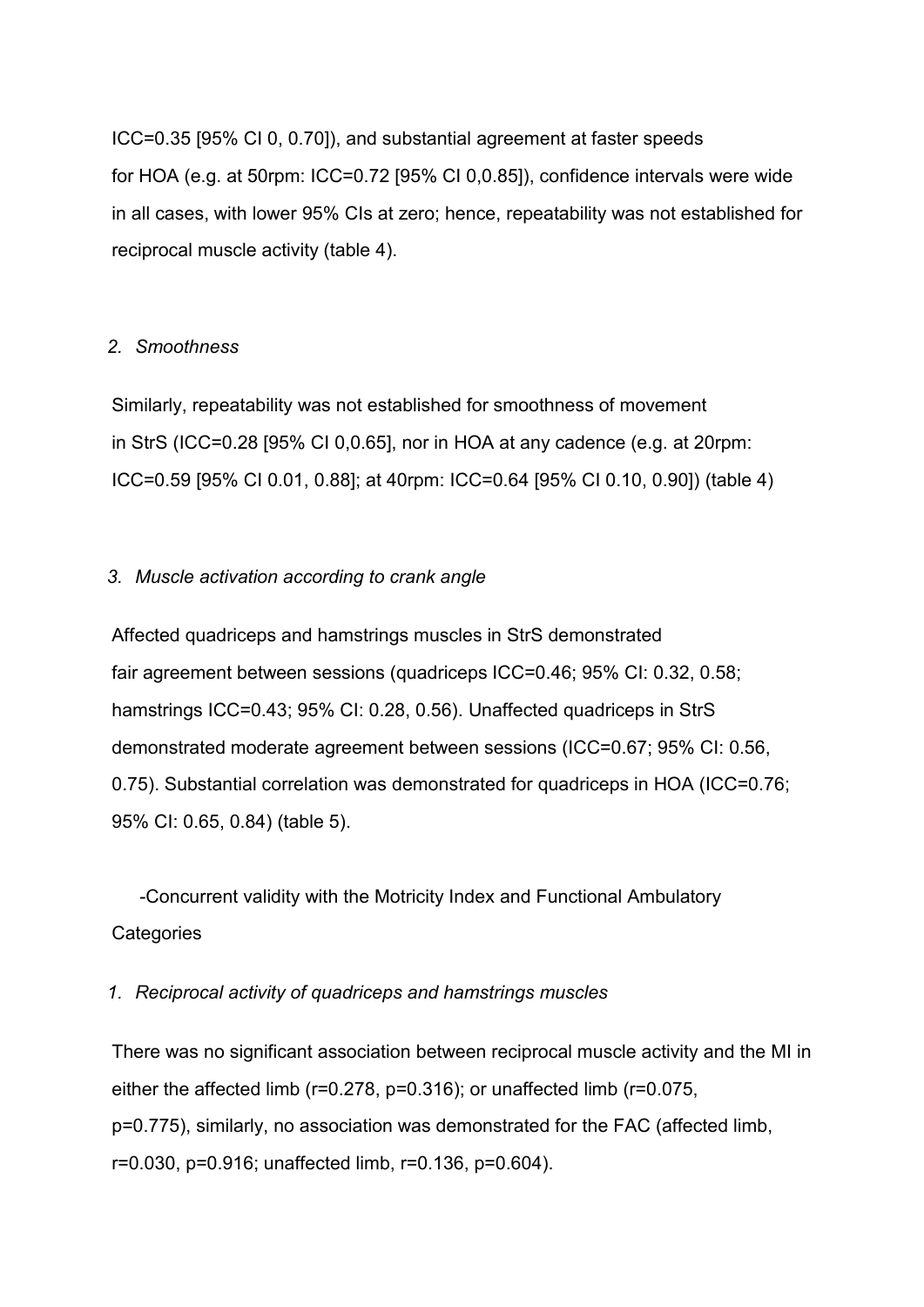# *2. Smoothness*

For smoothness of movement, no significant association was demonstrated with the MI (r=0.375, p=0.130) or the FAC (r=-0.165, p=0.513).

# *3. Muscle activity according to crank angle*

No associations were demonstrated between percentage muscle activity "on" according to crank position and either the MI or the FAC.

# *Discussion*

The main findings suggest that UP neuromuscular measures:

- i) differ between stroke survivors and healthy older adults for measurement of a) reciprocal activity of quadriceps and hamstrings muscles, and b) quadriceps muscle activation according to crank angle.
- ii) do not differ between stroke survivors and healthy older adults for measurement of smoothness of pedalling
- iii) have a) fair test-retest repeatability for quadriceps and hamstrings muscle activity according to crank angle in the affected leg of stroke survivors, and b) substantial test-retest repeatability for quadriceps muscle activity according to crank angle in healthy older adults

*Assessment of test-retest repeatability for UP derived neuromuscular measures:*

Findings of test-retest repeatability were variable for measures across participant groups and muscles tested. Wide 95% confidence intervals around the ICC's for reciprocal muscle activity and smoothness measures meant that repeatability could not be determined with any precision. It is likely that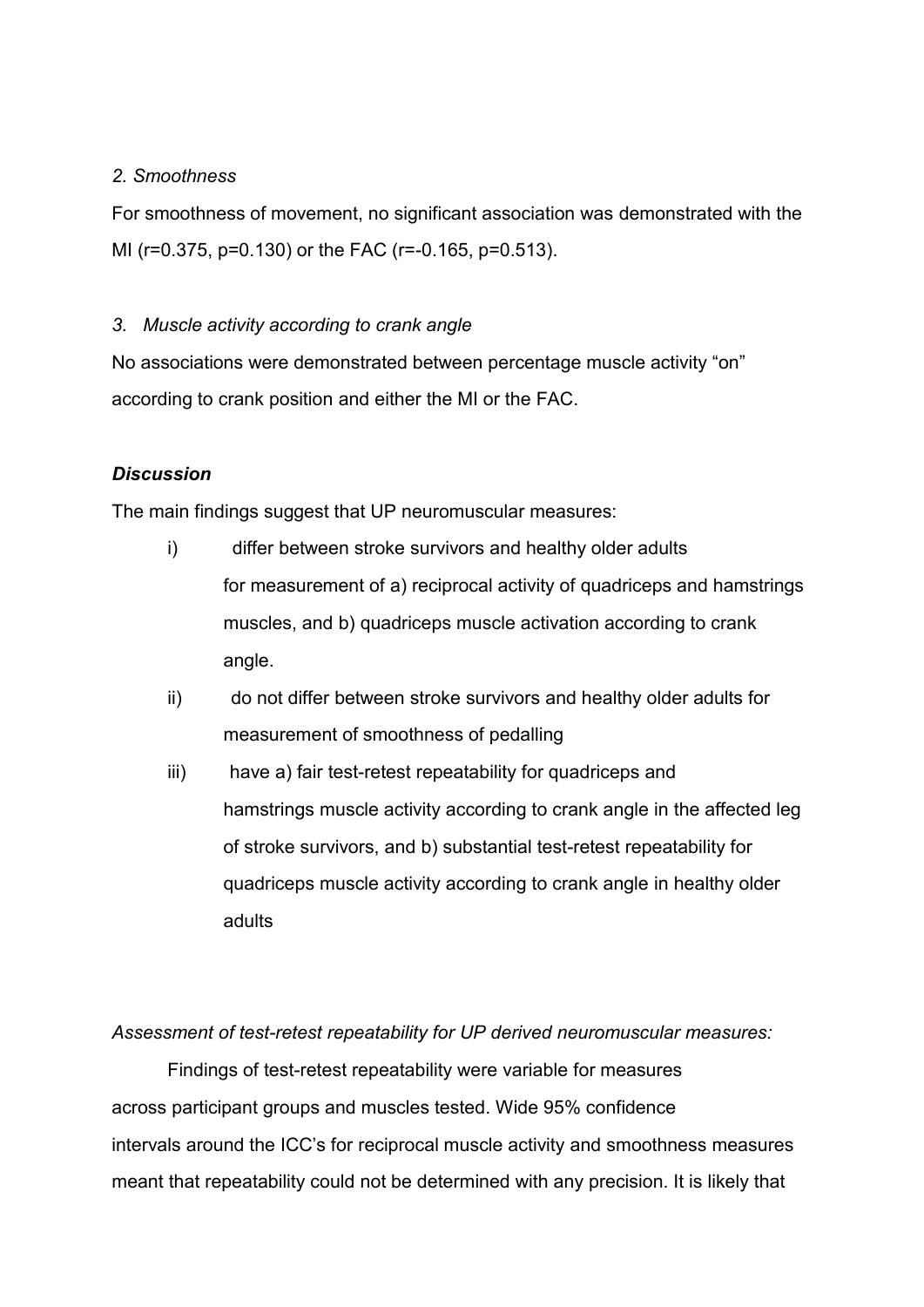the small sample size (n=17) and possible heterogeneity of stroke survivors' movement patterns and abilities contributed. However, fair to substantial repeatability was demonstrated in muscle activity according to crank angle in both groups. This is again promising, as it is a potentially important indicator of underlying strategies adopted to produce controlled voluntary movement and might provide a specific target for lower limb rehabilitation (Hortobagyi *et al.* 2009). In a previous investigation of muscle activity onset and offset during cycling, in a range of lower limb muscles in non-impaired younger adults, Jobson *et al.* (2012) demonstrated strong repeatability in all muscles; this inter-session reliability was markedly better for temporal than magnitude components of activity. Hence, temporal components of muscle activity, such as those explored in the current study, might be more suitable for evaluation of long-term change in activity. The findings of Jobson *et al.* are unsurprising in a group of young, experienced cyclists; further work on their psychometric properties, in people with motor impairment, is indicated.

#### *Comparisons between Strs and HOA for UP derived neuromuscular measures:*

The findings of differences between stroke survivors and healthy older adults for both measurement of reciprocal activity of quadriceps and hamstrings muscles and quadriceps muscle activity according to crank angle indicate that both are potential targets for physical therapies to improve motor recovery. Such measures can provide quantitative information about the control and quality of voluntary movement (Hortobagyi *et al.* 2009; Demers & Levin, 2017).

Accurate measurement of movement quality variables by such measures is therefore of clinical importance, to characterise and monitor response to walking interventions in stroke survivors, and to understand whether such responses are restorative or compensatory (Jolkkonen & Kwakkel, 2016).

Smoothness of movement, as defined for this study, did not discriminate between stroke survivors and healthy older adults. This is an important finding with clinical relevance, demonstrating that stroke survivors can achieve similarly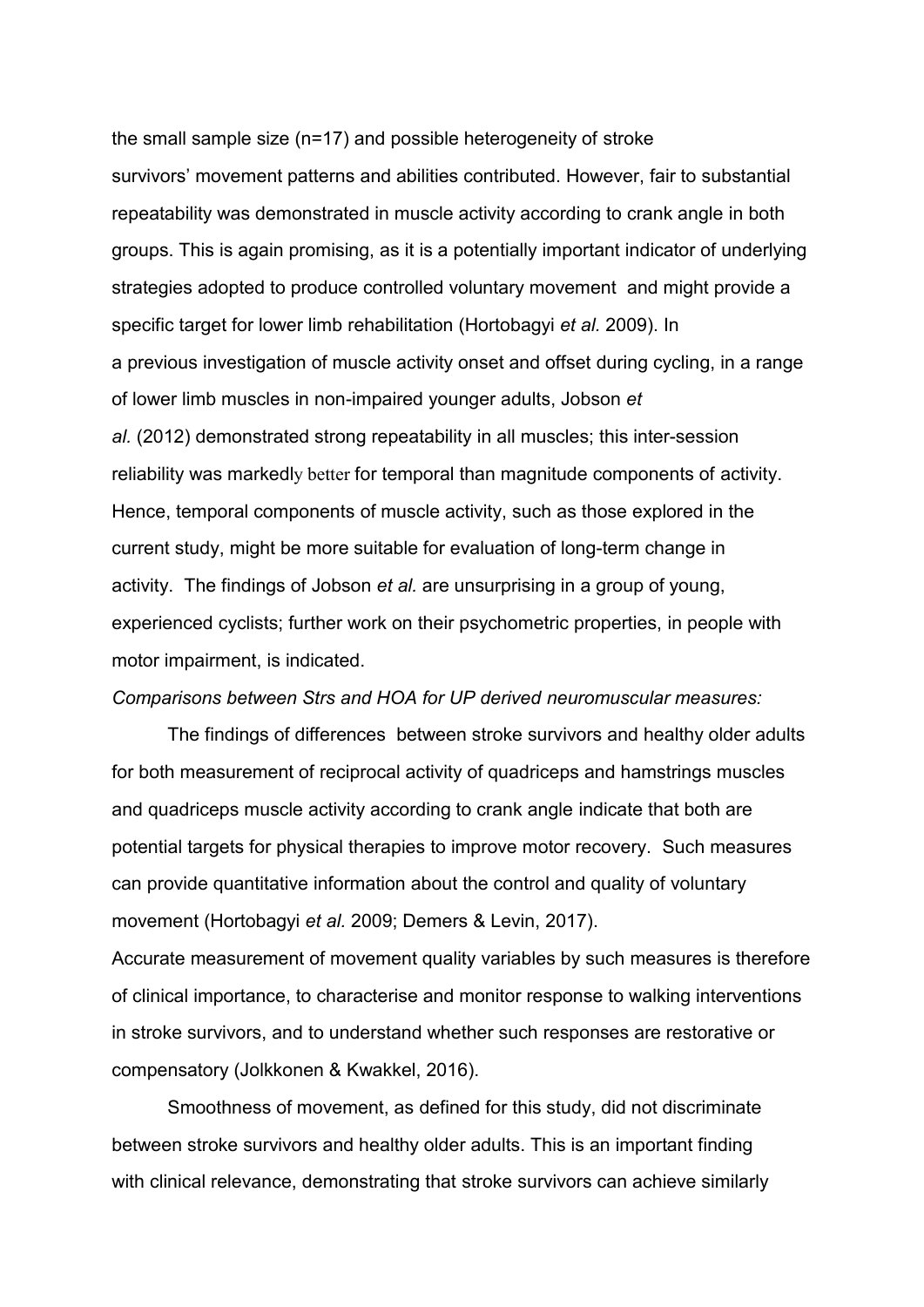smooth, repetitive movement to people without stroke, in upright postures during a task analogous to walking. The current findings contrast to Chen *et al.* (2005) who also addressed such a measure, but found that smoothness of pedalling in a small group of stroke survivors (n=13) was significantly lower than in people without stroke (n=8). However, Chen *et al.* calculated smoothness using instantaneous velocity over four wheel phases, a methodological difference which might account for contrasting findings to the current study. In addition, Chen *et al.* used a semirecumbent cycle for their testing process; we suggest that the more upright posture used in the current study enabled stroke survivors to achieve a more normal, functional movement, enabling similarly smooth movement to older adults without stroke. Furthermore, this smooth movement was established here without significant difference in reciprocal muscle activity between the *unaffected limb* of the stroke survivors and healthy older adults. It is possible, therefore, that people greater than one year after stroke can activate strategies to produce smooth movement without abnormal, compensatory muscle activation patterns in their unaffected limb.

Earlier, preliminary work with people within 30 days of stroke onset and substantial paresis, also found that smooth movement was achievable during UP (Hancock *et al.* 2017)*.* It is therefore possible that UP might have potential as a rehabilitation tool, as well as providing indicators of change in movement performance and potential targets for therapy.

# *Agreement of UP derived neuromuscular measures with other commonly used measures; concurrent validity*

The findings reported here suggest that it would not be appropriate to use the UP neuromuscular measures interchangeably with the MI as a lower limb motor impairment measure, nor to associate UP measures with walking ability classified by the FAC.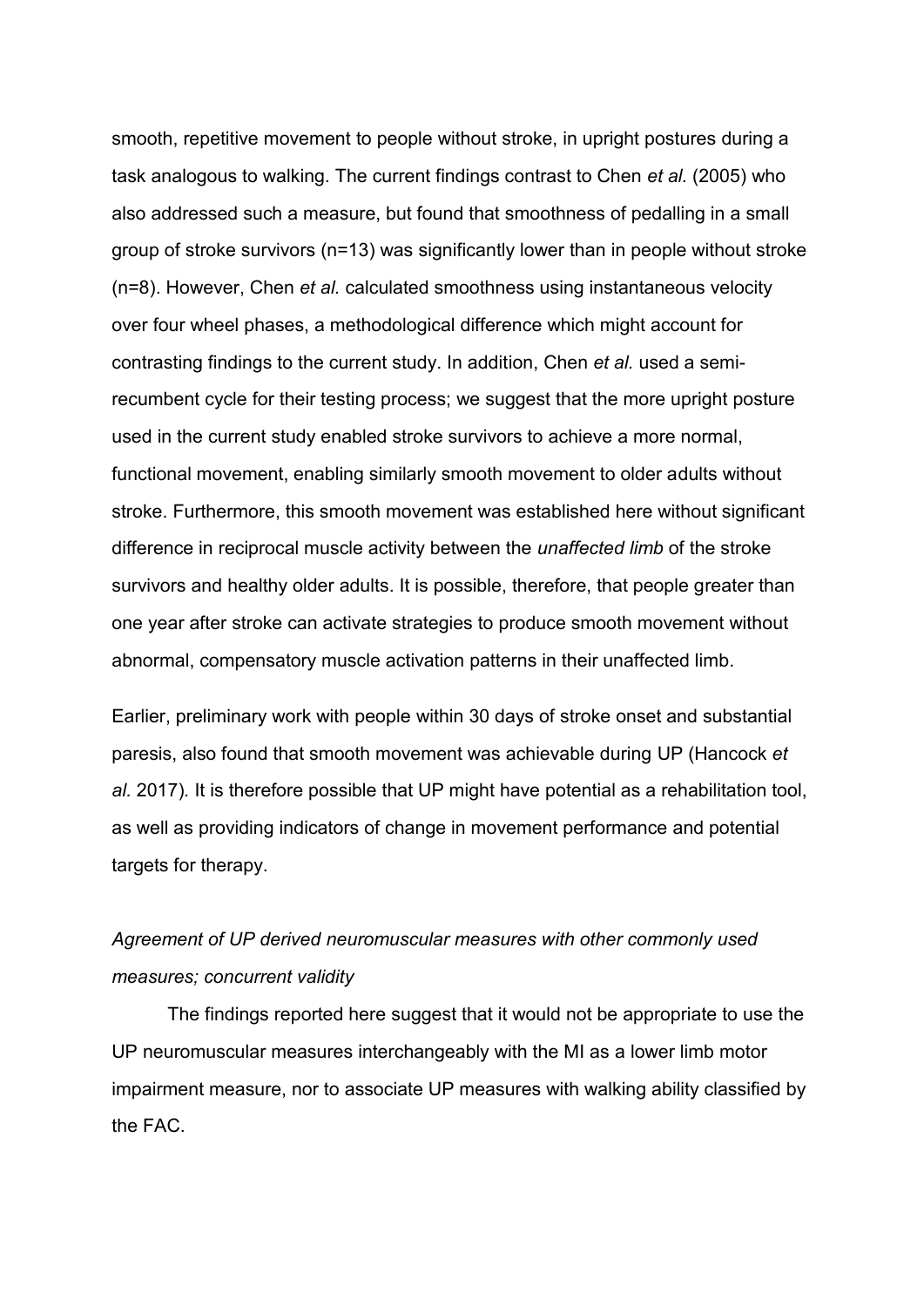This is likely due to the nature of the measures developed in the current study, being derived from detailed analysis of physiological characteristics underlying motor output during upright pedalling. The MI, whilst regarded as an impairment measure, is a "hands-on" tool for measuring the end output of that physiological behaviour: voluntary muscle contraction. It is possible that the measures investigated are indicative of pre-clinically-observed change and provide information for shaping ensuing clinical therapy. This is important, as rehabilitation studies have been criticised for many years for their measures being insufficiently responsive to detect small but clinically relevant change in impairment (Jolkkonnen & Kwakkel, 2016; Pomeroy & Tallis, 2000). The reported UP measures might, in the future, be used to enhance physiological measurement of lower limb activity and walking ability after stroke. Additionally, such sensitive measurement of impairments underpinning functional movement performance in clinical environments could enable therapists to more optimally target therapies, encouraged as they are to optimise dose and intensity of rehabilitation therapy with a focus on impairment (Krakauer *et al.* 2012).

### *Limitations of the study*

It is likely that a larger sample size of stroke survivors would have increased precision of findings reported; especially considering the loss of a few data sets for analysis in part due to signal noise.

Participants in the study were younger, mean age 61 years, than the average age of stroke onset in the UK (75 years). However, approximate age matching with the healthy older adults group (mean 58 years) was achieved .

To enable synchronous recording of crank angle during UP we were limited to four channels on the subject unit available for EMG recording of muscle activity and were able to collect from two muscle groups only. This meant that we were unable to assess the properties of the measures in other muscle groups that have a role in walking. The current study did not intend to make comparisons of muscle synergies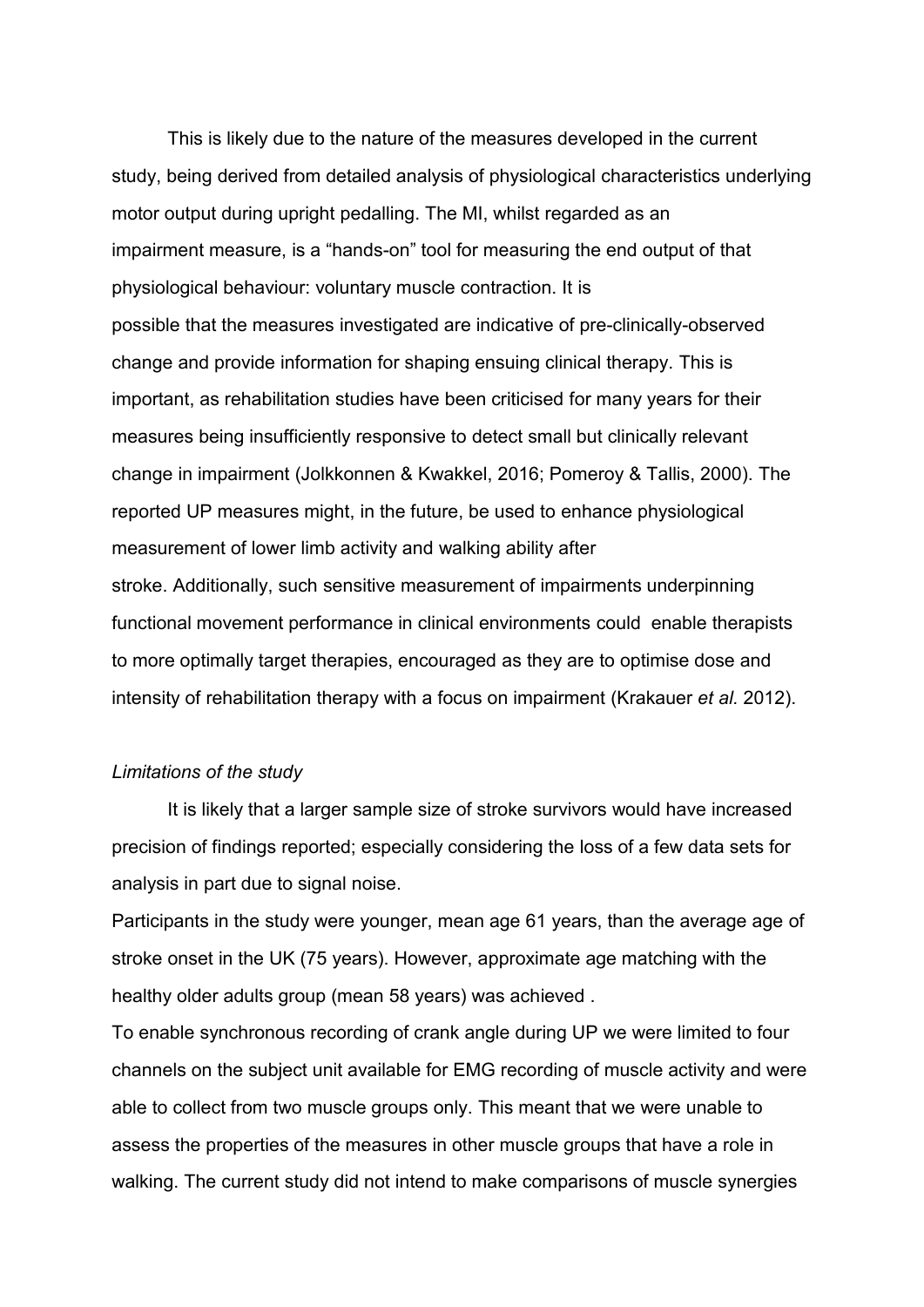on U-PED and during overground walking but it is acknowledged that this would be useful to investigate in future U-PED studies.

#### *Strengths of the study*

Exploration of EMG derived measures

presents several challenges including: electrode placement; movement artefacts; and non-standardised methods of signal processing. All could contribute to potential errors in interpretation and analysis (Hug & Dorel, 2009). A strength of the current and previous study (Hancock *et al.* 2017), is the use of well-defined, replicable procedures for the use of sEMG, including the precise determination of muscle activity according to crank angle. Such standardised procedures are increasingly important as EMG technology is becoming increasingly portable and usable for clinical settings, meaning that the potential impact of derived measures is substantial.

Whilst the sample size was not ideal, participants demonstrated a wide range of lower limb impairment and walking ability, increasing the potential generalisability of findings from this group.

## *Conclusion*

We have identified, using UP, that reciprocal activity of quadriceps and hamstrings muscles, and quadriceps muscle activity according to crank angle are both potential targets for physical therapies to improve motor recovery, differentiating as they do between stroke survivors and healthy older adults. We have also found that people greater than one year after stroke can achieve similarly smooth movement to older adults without stroke, without abnormal reciprocal activity in their unaffected limb, during a functional activity in an upright posture. Furthermore, of the three neuromuscular measures investigated- reciprocal muscle activity of quadriceps and hamstrings, smoothness of movement and muscle activation according to crank angle - our preliminary findings suggest that muscle activation according to crank angle is promising as a measure of lower limb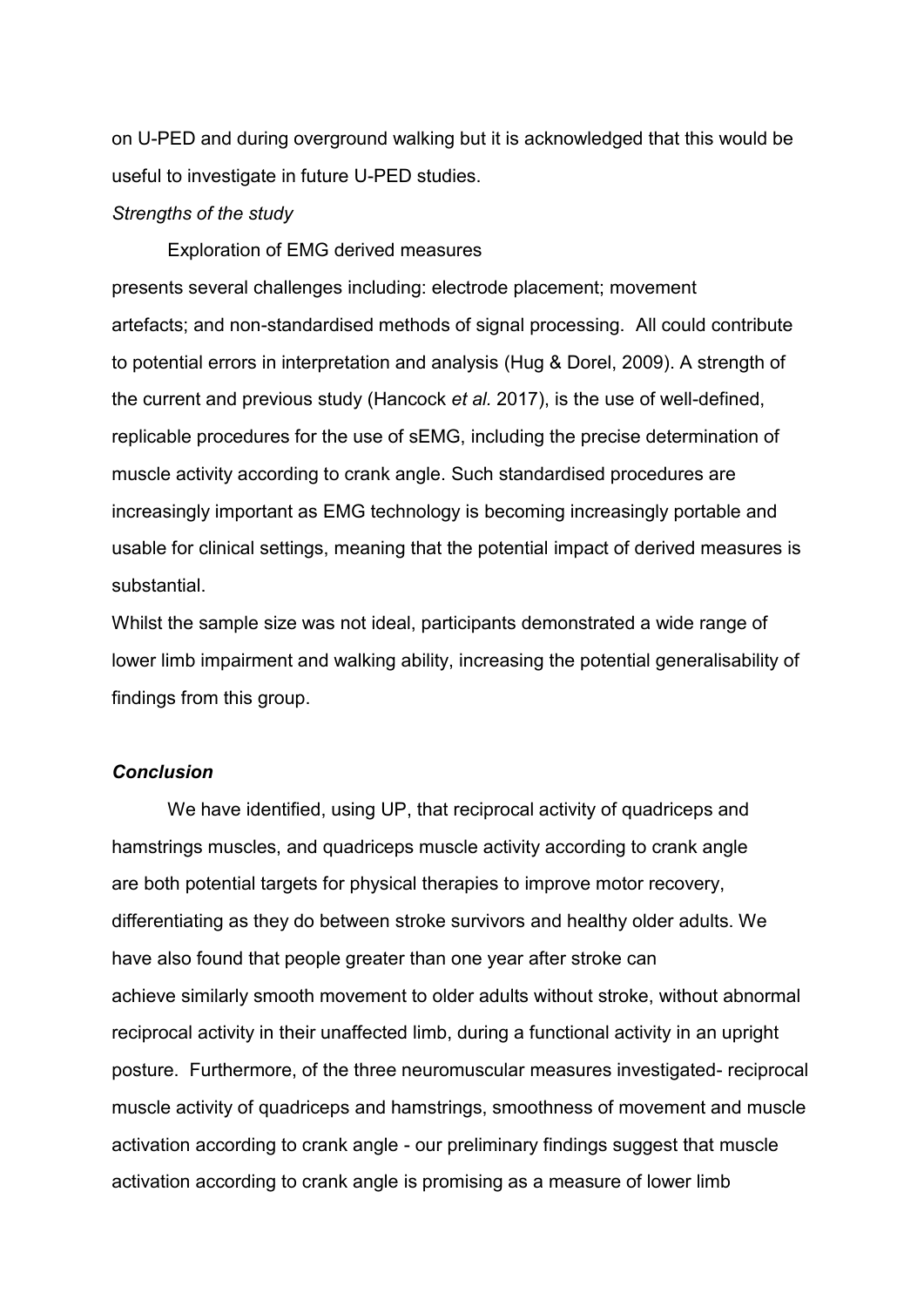impairment during a functional activity for people with

stroke. Subsequent investigation should determine the magnitude of variance between testing sessions and between HOA and StrS.

This study is, to the best of our knowledge, the first investigation of the utility of instrumented Upright Pedalling as a clinical measure of lower limb impairment after stroke and presents promising findings about potential targets for therapy, warranting further investigation.

# *Implications for Physiotherapy Practice*

This paper contributes knowledge both on the measurement of impairment during functional activity after stroke, and on identification of potential targets for rehabilition of walking after stroke, a priority for stroke rehabilitation. Stroke survivors more than one year after stroke could produce similarly smooth movement to healthy older adults during a functional task in an upright posture. Activation of quadriceps muscles according to crank angle during upright pedalling is one potential target for physical therapies to improve recovery of walking after stroke.

# *Declarations of Conflicts of Interest: None*

*Ethical approval:* Norfolk Research Ethics Committee ref. no. 11/EE/0002. *Funding:* This work was part of a Medical Research Council (MRC) funded UEA PhD studentship awarded to the lead author Dr Nicola J. Hancock

1

**References:**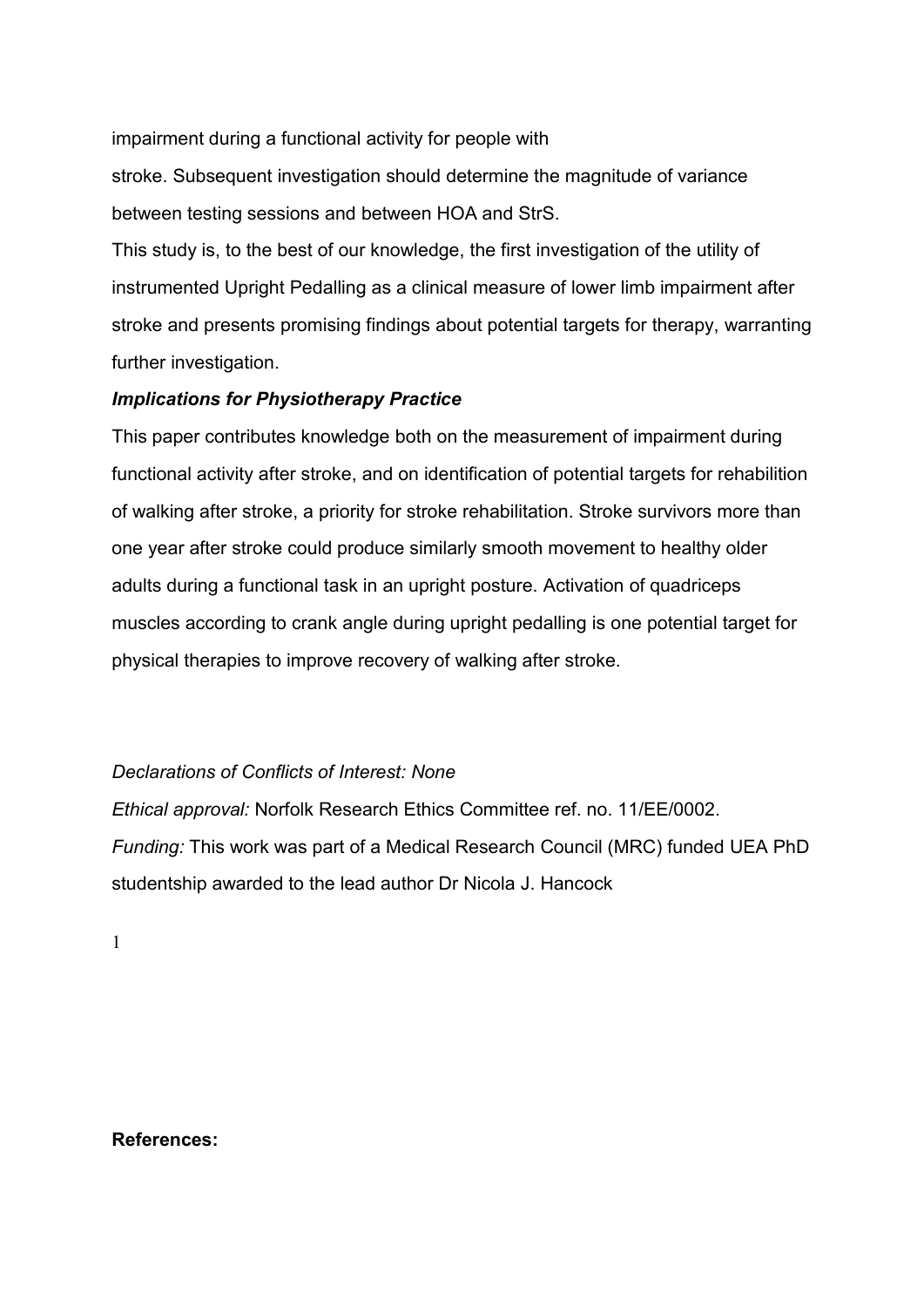Barroso FO, Torricellie D, Moreno JC, Taylor J, Gomez-Soriano J, Bravo-Esteban E, Piazza S, Santos C and Pons JL. Shared muscle synergies in human walking and cycling. *J Neurophysiol* 2014; 112:1984-1998 [doi.org/10.1152/jn.00220.2014](https://doi.org/10.1152/jn.00220.2014)

Bernhardt J, Hayward KS, Kwakkel G, Ward NS, Wolf SL, Borschmann K, et al. Agreed definitions and a shared vision for new standards in stroke recovery research : The Stroke Recovery and Rehabilitation Roundtable taskforce. *Int J Stroke* 2017; 12(5):444–50 [doi.org/10.1177/1747493017711816](https://doi.org/10.1177/1747493017711816)

Chen H-Y, Chen S-C, Chen J-JJ, Fu L-L, and Wang YL. Kinesiological and Kinematical Analysis for Stroke Subjects with asymmetrical Cycling Movement Patterns. *J.Electromyogr & Kinesiol* 2005; 15:587-595. [doi.org/10.1016/j.jelekin.2005.06.001](https://doi.org/10.1016/j.jelekin.2005.06.001)

Demers M and Levin MF. Do activity level outcome measures commonly used in neurological practice assess upper-limb movement quality? *Neurorehabil Neural Repair* 2017; 31(7):623-637. [doi.org/10.1177/1545968317714576](https://doi.org/10.1177/1545968317714576)

Demeurisse G, Demol O and Robaye E. Motor evaluation in vascular hemiplegia. *Eur Neurol* 1980; 19:382-389. [doi.org/10.1159/000115178](https://doi.org/10.1159/000115178)

Eilasziw M, Young SL, Woodbury MG, and Fryday-Field K. Statistical methodology for the concurrent assessment of interrater and intrarater reliability: using goniometric measurements as an example. *Phys Ther* 1994; 74(8):777- 788. [doi.org/10.1093/ptj/74.8.777](https://doi.org/10.1093/ptj/74.8.777)

Hancock NJ, Shepstone L, Rowe P, Myint PK, Pomeroy VM. Towards Upright Pedalling to drive recovery in people who cannot walk in the first weeks after stroke: Movement patterns and measurement. *Physiotherapy* 2017; 103:400- 406. [doi.org/10.1016/j.physio.2016.10.392](https://doi.org/10.1016/j.physio.2016.10.392)

Hardwick RM, Rajan VA, Bastain AJ, Krakauer JW and Celnik PA. Motor learning in stroke: trained patients are not equal to untrained patients with less impairment. *Neurorehabil & Neural Repair* 2017; 31(2):178- 189. [doi.org/10.1177/1545968316675432](https://doi.org/10.1177/1545968316675432)

Holden MK, Gill KM, Magliozzi MR, Nathan J. and Piehl-Baker L. Clinical gait assessment in the neurologically impaired: reliability and meaningfulness. *Phys Ther* 1984; 64:35-40. [doi.org/10.1093/ptj/64.1.35](https://doi.org/10.1093/ptj/64.1.35)

Hortobagyi T, Solink S, Gruber A, Reider P, Stinweg K, Helseth J and DeVita P. Interaction between age and gait velocity in the amplitude and timing of antagonistic muscle coactivation. *Gait & Posture* 2009; 29(4):555- 562. [doi.org/10.1016/j.gaitpost.2008.12.007](https://doi.org/10.1016/j.gaitpost.2008.12.007)

Hug F and Dorel S. Electromyographic analysis of pedalling: a review. *J Electromyogr & Kinesiol* 2009; 19:182-198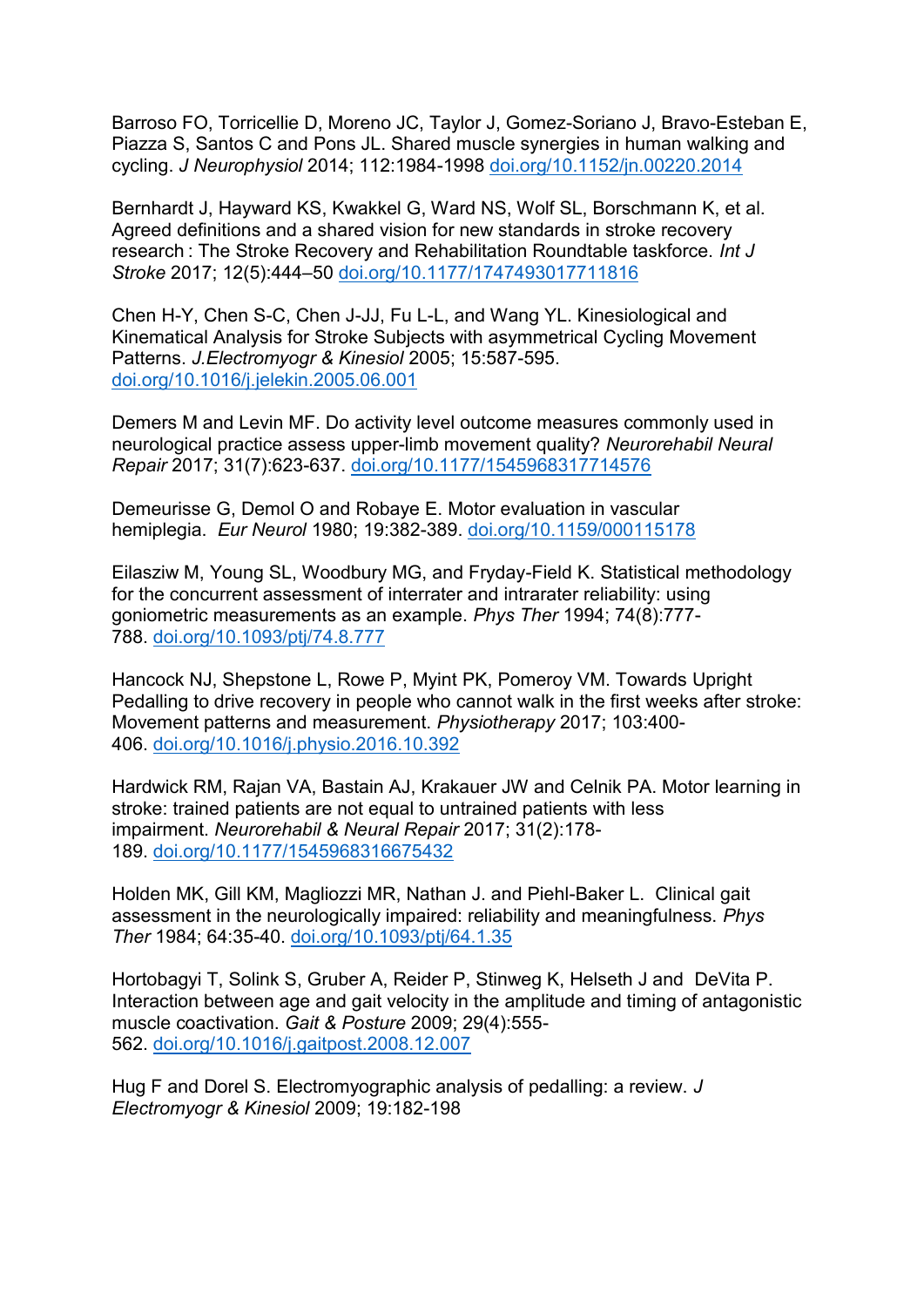Jobson SA, Hopker J, Arkesteijn M and Passfield L. Inter- and intra-session reliability of muscle activity patterns during cycling. *J.Electromyogr & Kinesiol* 2012; 23(1):230- 237. [doi.org/10.1016/j.jelekin.2012.08.013](https://doi.org/10.1016/j.jelekin.2012.08.013)

Jolkkonen J. and Kwakkel G. Translational hurdles in stroke recovery studies. *Transl. Stroke Res*. 2016; 7:331-342

Krakauer JW, Carmichael ST, Corbett D and Wittenberg JF. Getting neurorehabilitation right: what can be learned from animal models? *Neurorehabil Neural Repair* 2012; 26(8):923-931. [doi.org/10.1177/1545968312440745](https://doi.org/10.1177/1545968312440745)

Kwakkel G, Lannin N, Borschmann K, English C, Ali M, Churilov L, et al. Standardised measurement of sensorimotor recovery in stroke trials: consensusbased core recommendations from the Stroke Recovery and Rehabilitation Roundtable (SRRR). *Int J Stroke*. 2017; 12(5):451– 61. [doi.org/10.1177/1545968317732662](https://doi.org/10.1177/1545968317732662)

Nudo RJ. Recovery after brain injury: mechanisms and principles. *Front Human Neurosci.* 2013; 887. [doi.org/10.3389/fnhum.2013.00887](https://doi.org/10.3389/fnhum.2013.00887)

Pollock A, St George B, Fenton M and Firkins L. Top ten research priorities relating to life after stroke. *Lancet* 2012; 11: 209. [doi.org/10.1016/S1474-4422\(12\)70029-7](https://doi.org/10.1016/S1474-4422(12)70029-7)

Pomeroy V, Aglioti SM, Mark VW, McFarland D, Stinear C, Wolf SL, et al. Neurological principles and rehabilitation of action disorders: rehabilitation interventions. *Neurorehabil Neural Repair*. 2011; 25(5):33S–43S. [doi.org/10.1177/1545968311410942](https://doi.org/10.1177/1545968311410942)

Pomeroy VM and Tallis RC. Need to focus research in stroke rehabilitation. *Lancet* 2000; 355:836-837. [doi.org/10.1016/S0140-6736\(99\)08143-X](https://doi.org/10.1016/S0140-6736(99)08143-X)

Raasch CC and Zajac FE. Locomotor strategy for pedalling: muscle groups and biomechanical functions. *J. Neurophysiol* 1999; 82: 515- 525. [doi.org/10.1152/jn.1999.82.2.515](https://doi.org/10.1152/jn.1999.82.2.515)

Real R. and Vargas JM. The probabilistic basis of Jaccard's Index of Similarity. *Syst Biol* 1996; 45(3):380-385

SENIAM: surface electromyography for the non-invasive assessment of muscles. 2013; *guidelines available at* [http://www.seniam.org](http://www.seniam.org/)

**Table 1: Participant characteristics**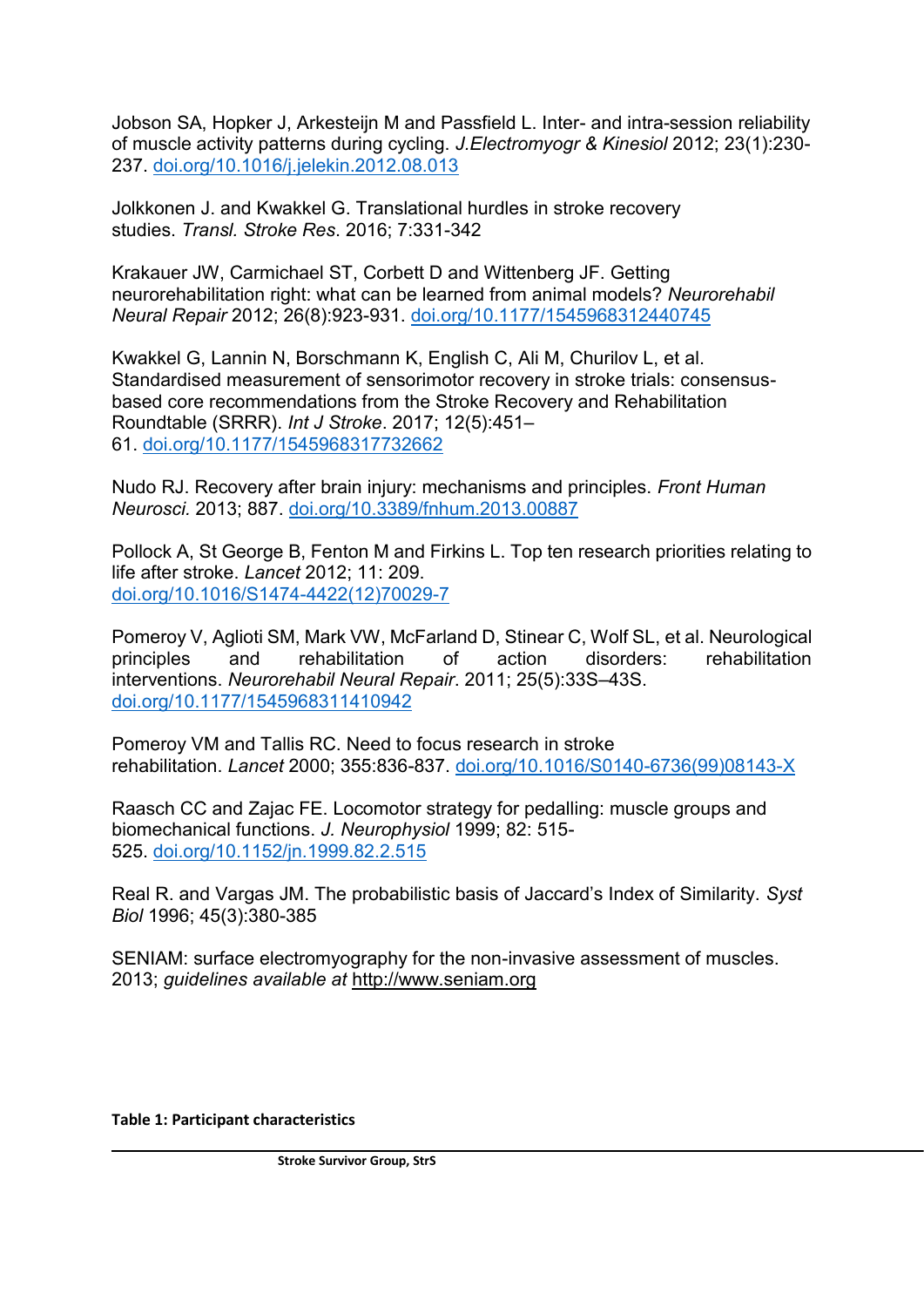| Participant    | Gender   | <b>Affected side</b> | Age (years)    | <b>Time since</b><br>stroke onset<br>(years) | <b>MI Score</b><br>(lower limb<br>/100) | <b>FAC Score</b><br>(75) |
|----------------|----------|----------------------|----------------|----------------------------------------------|-----------------------------------------|--------------------------|
| RePed, STK 01  | M        | Right                | 58             | 1.5                                          | 92                                      | 5                        |
| RePed, STK 02  | F        | Left                 | 70             | 3.0                                          | 84                                      | 4                        |
| RePed, STK 03  | M        | Right                | 58             | 4.3                                          | 48                                      | $\mathbf{1}$             |
| RePed, STK 04  | M        | Left                 | 70             | 1.2                                          | 84                                      | 4                        |
| RePed, STK 05  | F        | Left                 | 71             | 12.7                                         | 78                                      | 4                        |
| RePed, STK 06  | F        | Left                 | 41             | 19.8                                         | 65                                      | 4                        |
| RePed, STK 07  | M        | Right                | 57             | 5.8                                          | 49                                      | $\overline{2}$           |
| RePed, STK 08  | M        | Right                | 75             | 10                                           | 38                                      | 1                        |
| RePed, STK 09  | M        | Right                | 69             | 3.5                                          | 53                                      | 5                        |
| RePed, STK 10  | M        | Right                | 58             | 5.8                                          | 43                                      | $\overline{2}$           |
| RePed, STK 11  | F        | Right                | 47             | 9.3                                          | 65                                      | 4                        |
| RePed, STK 12  | F        | Left                 | 51             | 10.7                                         | 76                                      | 4                        |
| RePed, STK 13  | F        | Right                | 53             | 6.0                                          | 51                                      | $\mathbf{1}$             |
| RePed, STK 14  | M        | Right                | 62             | 4.6                                          | 92                                      | 3                        |
| RePed, STK 15  | M        | Right                | 51             | 1.7                                          | 60                                      | $\overline{2}$           |
| RePed, STK 16  | M        | Left                 | 71             | 5.2                                          | 65                                      | 4                        |
| RePed, STK 17  | F        | Right                | 47             | 2.8                                          | 73                                      | 5                        |
| RePed, STK 18  | F        | Left                 | 75             | 6.1                                          | 76                                      | $\overline{2}$           |
| <b>Summary</b> | $8/18$ F | 11/18 R              | 61 (41 to 75)* | 6.3 (1.2 to 19.8)*                           | 66.2 (38 to 92)*                        | $3(1 to 5)$ **           |

\*mean (range) \*\*median (range)

**Table 2: Results of analysis of difference between stroke survivor group, StrS, and healthy older adult group, HOA, for the measurement of lower limb motor impairment by UP: reciprocal muscle activity & smoothness**

| <b>Clinical measure</b> |                         | <b>Healthy older</b><br>adult group,<br><b>HOA</b> | <b>Stroke survivor</b><br>group, StrS | <b>Mean Difference</b><br>(95%C.1)<br>p-value |
|-------------------------|-------------------------|----------------------------------------------------|---------------------------------------|-----------------------------------------------|
| <b>Reciprocity</b>      | N                       | 10                                                 | 15                                    | $-0.249$                                      |
| (affected limb)         | Mean                    | 0.248                                              | 0.500                                 | (-0.491 to -                                  |
|                         | StdDev                  | 0.255                                              | 0.305                                 | 0.010)<br>$P=0.044*$                          |
| Reciprocity             | N                       | 10                                                 | 17                                    | $-0.146$                                      |
| (unaffected             | Mean                    | 0.248                                              | 0.393                                 | $(-0.379 \text{ to } 0.087)$                  |
| limb)                   | StdDev                  | 0.255                                              | 0.298                                 | $P=0.208*$                                    |
| <b>Smoothness</b>       | N<br>Median<br>Semi IQR | 10<br>0.014<br>0.0015                              | 18<br>0.017<br>0.0050                 | $-0.003$<br>$P=0.367**$                       |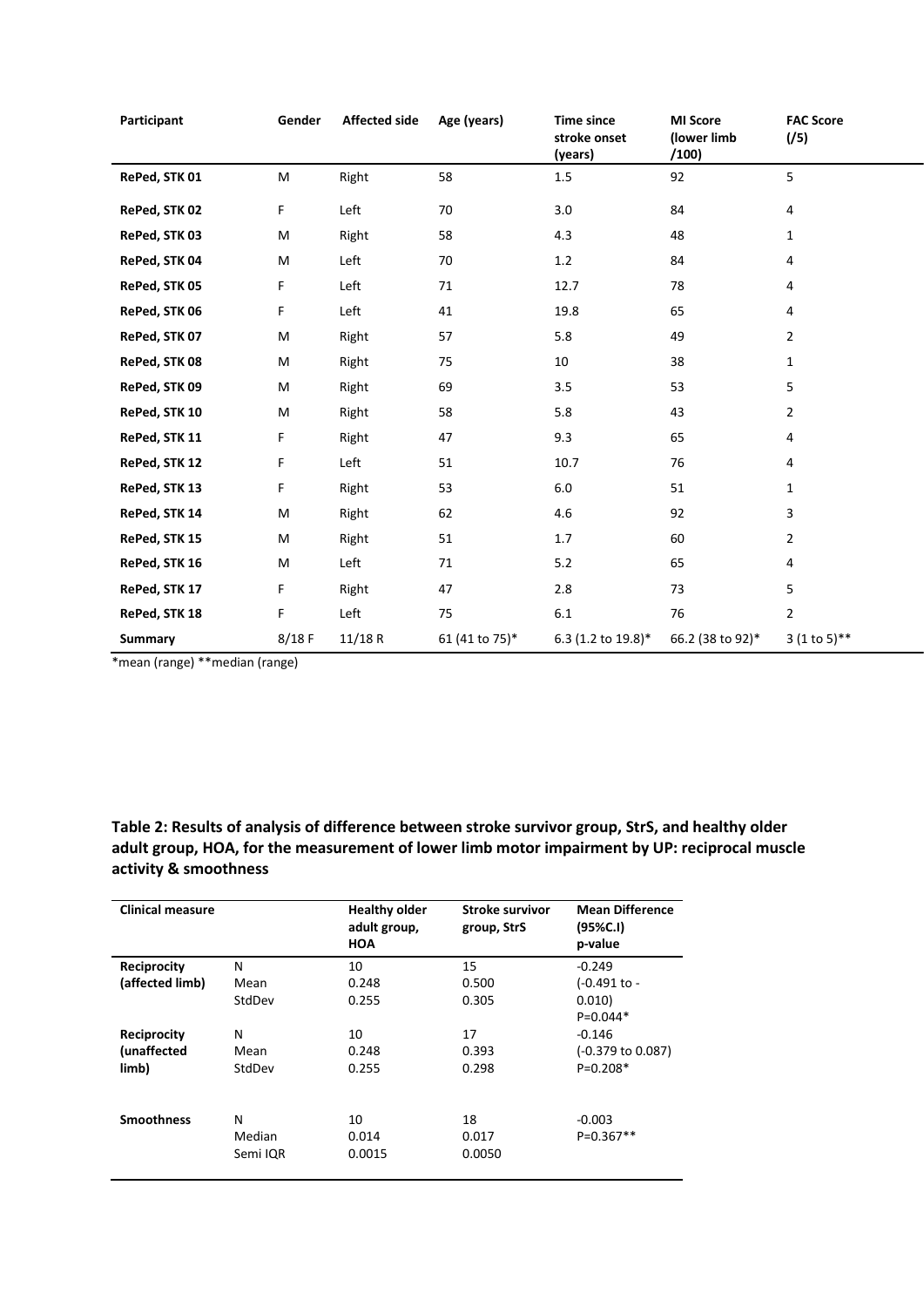\*two-sample *t*-test \*\*two-sample Wilcoxon

**Muscle Wheel Bins Mean percentage activity on p-value<sup>1</sup>** Healthy volunteers  $N=10$ Stroke Patients N=17 **Quadriceps** 1 84.3 71.7 **Group:** p = 0.111 **Bins:**  $p = 0.034$ **Bin\*Group:**  $p = 0.084$ 2 74.7 68.3 3 58.8 69.4 4 27.7 76.4 5 37.2 77.7 6 62.2 82.2 7 89.4 83.0 8 98.5 79.6

**Table 3: Results of analysis of difference between stroke survivors and healthy volunteers for the measurement of lower limb motor impairment by UP: muscle activation timing**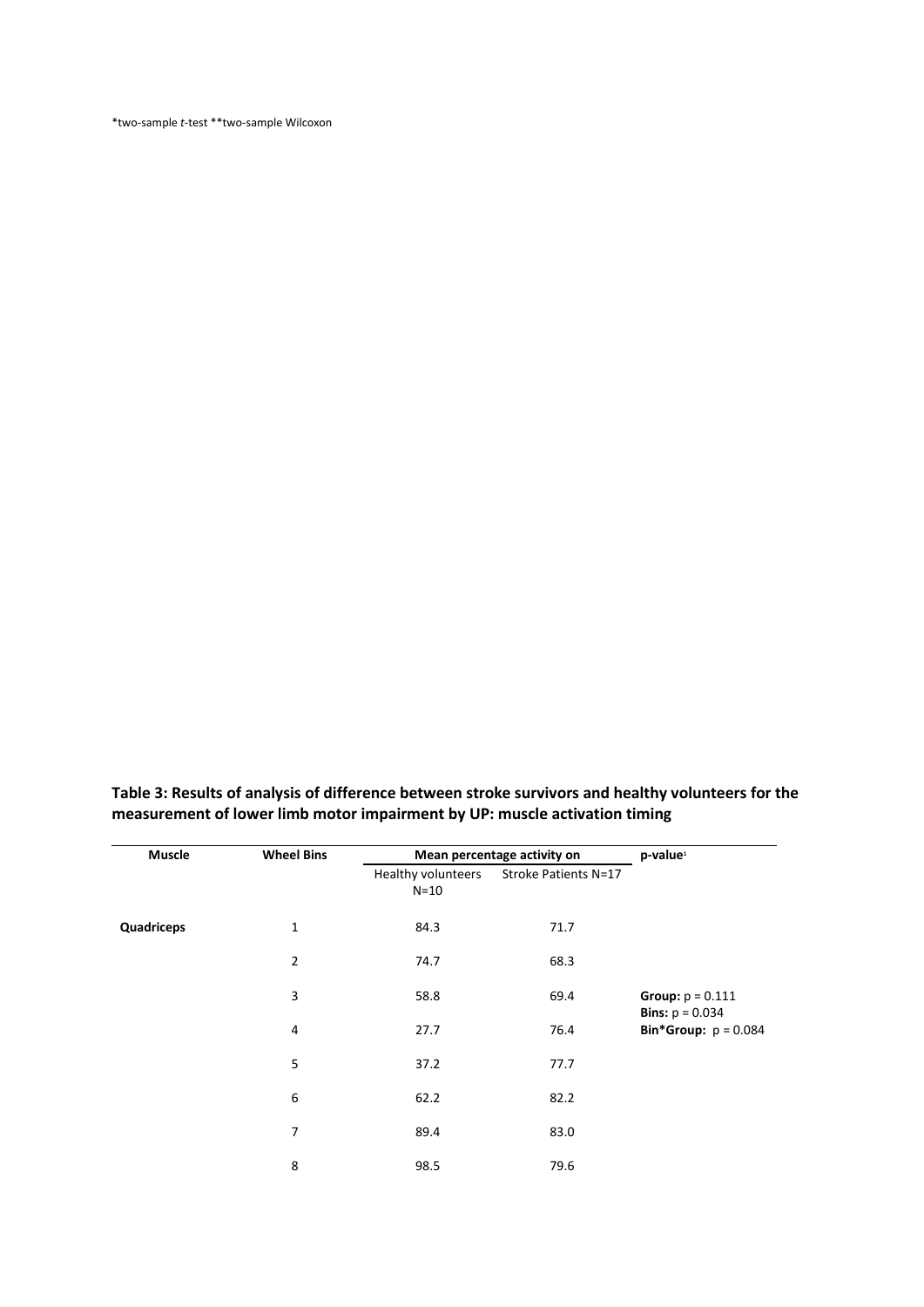| <b>Hamstrings</b> | $\mathbf 1$      | 32.3 | 56.8 |                                                       |
|-------------------|------------------|------|------|-------------------------------------------------------|
|                   | $\overline{2}$   | 36.8 | 60.8 |                                                       |
|                   | 3                | 47.9 | 68.3 | <b>Group:</b> $p = 0.347$<br><b>Bins:</b> $p = 0.202$ |
|                   | $\overline{4}$   | 58.5 | 70.3 | <b>Bin*Group:</b> $p = 0.240$                         |
|                   | 5                | 63.6 | 68.9 |                                                       |
|                   | $\boldsymbol{6}$ | 44.0 | 68.5 |                                                       |
|                   | $\overline{7}$   | 35.5 | 51.4 |                                                       |
|                   | 8                | 34.0 | 50.9 |                                                       |

<sup>1</sup> Based on Wilk's Lambda from a Multivariate Analysis of Variance; **Group**=between-groups comparison of mean activity across each turn, **Bins**=difference between percentage activity 'on' between bins. i.e. comparison of activity in each position bin; **Bin\*Group**=significance of pattern of activity, between groups.

**Table 4: Results of analysis of test-retest repeatability for reciprocal muscle activity and smoothness of pedalling: agreement between testing sessions for HOA at each of five speeds and StrS pedalling at comfortable cadence**

| <b>Clinical measure</b> |                              |                  |                   |                  |
|-------------------------|------------------------------|------------------|-------------------|------------------|
|                         | <b>Reciprocal Activation</b> |                  | <b>Smoothness</b> |                  |
|                         | N                            | ICC (95% CI)     | N                 | ICC (95% CI)     |
| <b>HOA</b>              |                              |                  |                   |                  |
| Cadence 10rpm           | 10                           | 0.28(0, 0.75)    | 10                | 0.46(0, 0.83)    |
| Cadence 20rpm           | $9*$                         | 0.18(0,0.73)     | 10                | 0.59(0.01, 0.88) |
| Cadence 30rpm           | $9*$                         | 0(0, 0.63)       | 10                | 0.12(0, 0.67)    |
| Cadence 40rpm           | $9*$                         | 0.61(0.10, 0.90) | 10                | 0.64(0.10, 0.90) |
| Cadence 50rpm           | $9*$                         | 0.72(0, 0.85)    | 10                | 0.52(0, 0.85)    |
| <b>StrS</b>             |                              |                  | 18                | 0.28(0, 0.65)    |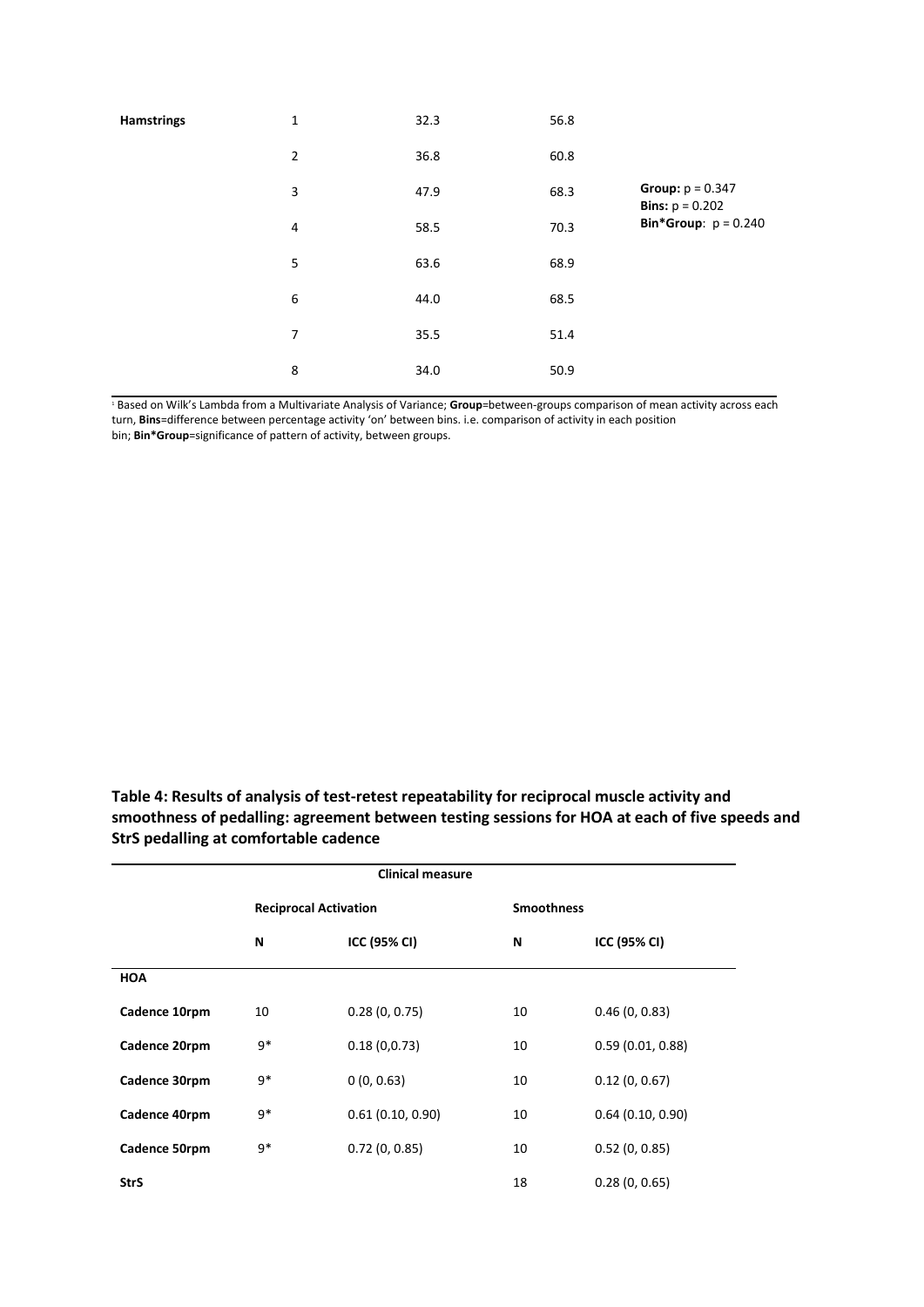| <b>Unaffected</b>    | 10 | 0.38(0, 0.80) |
|----------------------|----|---------------|
| Limb                 |    |               |
| <b>Affected Limb</b> | 17 | 0.35(0, 0.70) |

# **Table 5: Results of analysis of test-retest repeatability for muscle activity according to crank angle**

|                              | N (no. of<br>wheel bins) | ICC (95% CI)     |  |  |
|------------------------------|--------------------------|------------------|--|--|
| <b>Healthy Volunteers</b>    |                          |                  |  |  |
| Quadriceps                   | 10 (80)                  | 0.76(0.65, 0.84) |  |  |
| <b>Hamstrings</b>            | 10 (80)                  | 0.56(0.39, 0.69) |  |  |
| <b>Stroke Survivor group</b> |                          |                  |  |  |
| <b>Unaffected Quadriceps</b> | 17 (136)                 | 0.67(0.56, 0.75) |  |  |
| Unaffected Hamstrings        | 17 (136)                 | 0.21(0.05, 0.37) |  |  |
| <b>Affected Quadriceps</b>   | 17 (136)                 | 0.46(0.32, 0.58) |  |  |
| <b>Affected Hamstrings</b>   | 17 (136)                 | 0.43(0.28, 0.56) |  |  |
|                              |                          |                  |  |  |